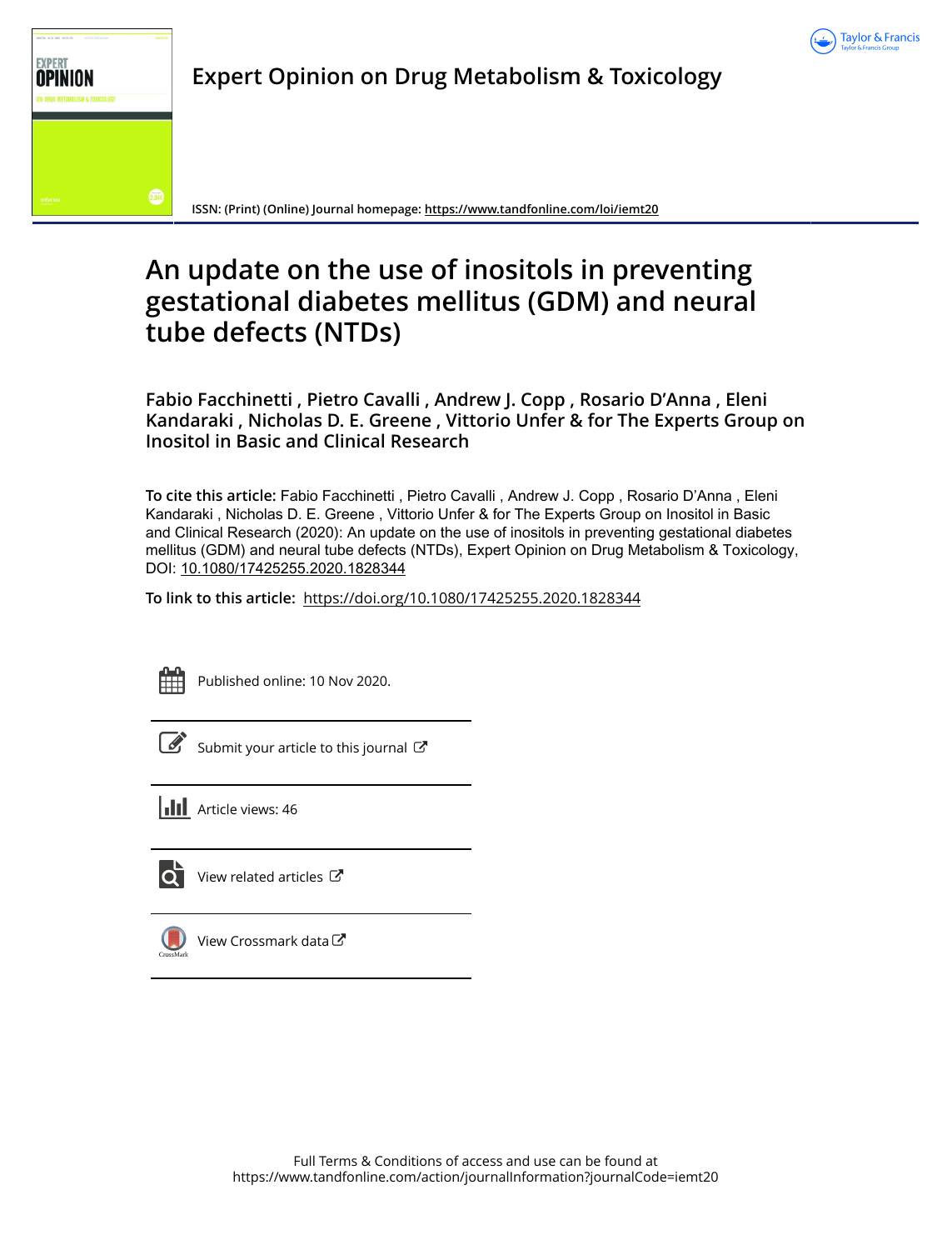#### REVIEW

Check for updates

Tavlor & Francis Taylor & Francis Group

# **An update on the use of inositols in preventing gestational diabetes mellitus (GDM) and neural tube defects (NTDs)**

Fabio Facchinetti<su[p](http://orcid.org/0000-0002-2544-9117)>a</sup>, Pietro Cavalli<sup>b</sup>, Andrew J. Copp <sub>®</sub><sup>[c](#page-1-1)</sup>, Rosario D'Anna<sup>d</sup>, El[e](#page-1-3)ni Kandaraki<sup>e</sup>, Nicholas D. E. Greene<sup>c</sup> and Vittorio Un[f](#page-1-3)er  $\mathbf{C}^f$ , for The Experts Group on Inositol in Basic and Clinical Research<sup>g</sup>

<span id="page-1-3"></span><span id="page-1-2"></span><span id="page-1-1"></span><span id="page-1-0"></span>aUnit of Obstetrics and Gynecology, Mother-Infant Department, University of Modena and Reggio Emilia, Modena, Italy; <sup>b</sup>Clinical Genetics, ASST -Bergamo Est, Italy; 'Newlife Birth Defects Research Centre and Developmental Biology & Cancer Research and Teaching Department, Great Ormond Street Institute of Child Health, University College London, London, UK; <sup>d</sup>Department of Human Pathology, University of Messina, Messina, Italy; e Department of Endocrinology & Diabetes, HYGEIA Hospital, Marousi, Athens, Greece; f Department of Experimental Medicine, Sapienza University of Rome, Rome, Italy; <sup>9</sup>The Experts Group on Inositol in Basic and Clinical Research

#### <span id="page-1-4"></span>**ABSTRACT**

**Introduction:** Obstetric history and maternal body composition and lifestyle may be associated with serious complications both for the mother, such as gestational diabetes mellitus (GDM), and for the fetus, including congenital malformations such as neural tube defects (NTDs).

**Areas covered:** In view of the recent knowledge, changes in nutritional and physical activity habits ameliorate glycemic control during pregnancy and in turn improve maternal and neonatal health outcomes. Recently, a series of small clinical and experimental studies indicated that supplemenation with inositols, a family of insulin sensitizers, was associated with beneficial impact for both GDM and NTDs. **Expert opinion:** Herein, we discuss the most significant scientific evidence supporting myo-inositol administration as a prophylaxis for the above-mentioned conditions.

**ARTICLE HISTORY** Received 17 July 2020

Accepted 22 September 2020

#### **KEYWORDS**

D-*chiro*-inositol (DCI); gestational diabetes mellitus (GDM); insulin resistance; myo-inositol (MI); neural tube defects (NTDs); prevention

CONTACT Fabio Facchinetti **۞** fabio.facchinetti@unimore.it **■** Unit of Obstetrics and Gynecology, Mother-Infant Department, University of Modena and Reggio Emilia, Italy"

The Experts Group on Inositol in Basic and Clinical Research"

Fabio Facchinetti<sup>1</sup>, Vittorio Unfer<sup>2</sup>, Marialuisa Appetecchia<sup>3</sup>, Cesare Aragona<sup>4</sup>, Matteo Bertelli<sup>5</sup>, Arturo Bevilacqua<sup>6</sup>, Maria Salome Bezerra Espinola<sup>7</sup>, Mariano Bizzarri<sup>8</sup>,<br>Pietro Cavalli<sup>9</sup>, Andrew Copp<sup>10</sup>, Ro Evanthia Diamanti-Kandarakis<sup>17</sup>, Antonio Simone Laganà<sup>18</sup>, Giovanni Monastra<sup>19</sup>, Mario Montanino Oliva<sup>20</sup>, John E. Nestler<sup>21</sup>, Ali Cenk Ozay<sup>22</sup>, Olga Papalou<sup>23</sup>, Lali Pkhaladze<sup>24</sup>, Giusy Porcaro<sup>25</sup>, Nikos Prapas<sup>26</sup>, Christophe O. Soulage<sup>27</sup>, Annarita Stringaro<sup>28</sup>, Mónica Vazquez-Levin<sup>29</sup>, Artur Wdowiak<sup>30</sup>.

<sup>1</sup>Unit of Obstetrics and Gynecology, Mother-Infant Department, University of Modena and Reggio Emilia, Italy 2<br><sup>2</sup>Department of Experimental Medicine, Sanjenza University of Rome, Rome, Italy

<sup>2</sup>Department of Experimental Medicine, Sapienza University of Rome, Rome, Italy

<sup>3</sup>Oncological Endocrinology Unit - Regina Elena National Cancer Institute -IRCCS, Rome, Italy<br><sup>4</sup>Systems Biology Group Lab - Department of Experimental Medicine, Sapienza University of Rome, Rome, Italy Systems Biology Group Lab - Department of Experimental Medicine, Sapienza University of Rome, Rome, Italy 5

<sup>></sup>EBTNA-Lab, Via Delle Maioliche, 57/G, 38,068, Rovereto, TN, Italy; MAGI's Lab, Via Delle Maioliche, 57/D, 38,068, Rovereto, TN, Italy; MAGI<br><sup>6</sup>Denartment of Dynamic and Clinical Psychology, Sanjenza University of Rome,

<sup>6</sup>Department of Dynamic and Clinical Psychology, Sapienza University of Rome, Rome, Italy

<sup>7</sup>Systems Biology Group Lab - Department of Experimental Medicine, Sapienza University of Rome, Rome, Italy

<sup>8</sup>Department of Experimental Medicine, Systems Biology Group, University La Sapienza, Rome, Italy<br><sup>9</sup>Clinical Genetics, ASST - Bergamo Est, Italy

<sup>10</sup>Newlife Birth Defects Research Centre and Developmental Biology & Cancer Programme, GOS Institute of Child Health, University College London, United Kingdom<br><sup>11</sup>Department of Human Pathology, University of Messina, Mes

- 
- 
- 
- 

- 
- 
- <sup>13</sup>Newlife Birth Defects Research Centre and Developmental Biology & Cancer Programme, Institute of Child Health, University College London, London, United Kingdom<br><sup>14</sup>Numan Reproduction Department, Hospital Juárez de Mé
- 
- 
- 
- 
- 
- 

<sup>23</sup>Department of Endocrinology & Diabetes, HYGEIA Hospital, Marousi, Athens, Greece<br><sup>24</sup>loseb Zhordania Institute of Reproductology, Tbilisi, Georgia<br><sup>25</sup>Women's Health Center, USL Umbria 2, Orvieto, Italy<br><sup>26</sup>3rd depart

© 2020 Informa UK Limited, trading as Taylor & Francis Group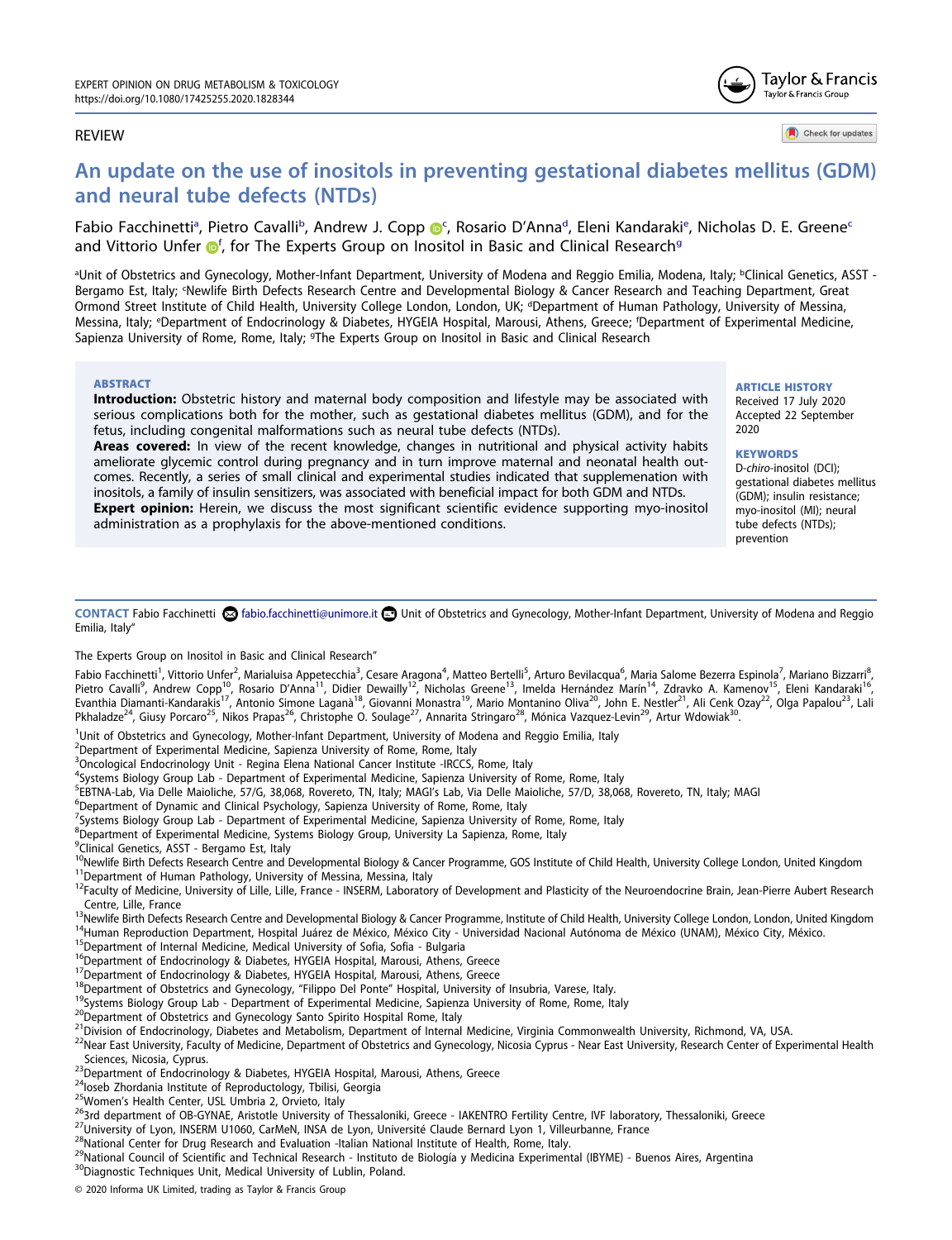#### **Article highlights**

- Gestational diabetes mellitus (GDM) and neural tube defects (NTDs) may be highly dependent on maternal nutritional habits, especially on the lack of glycemic control.
- Myo-inositol (MI), because of its role as second messenger of insulin and insulin sensitizer, can prevent the onset of GDM, as well as reduce the risk of recurrence of NTDs, leading to the achievement of a healthy pregnancy.
- After insulin stimulation, MI is transformed into DCI, through an NAD-NADH-dependent epimerase, to maintain a suitable MI:DCI ratio, required for tissue metabolism.
- The concomitant administration of MI and DCI seems to perform less well than MI alone, and when the two stereoisomers were directly compared, women treated with MI alone compared to those who received MI plus DCI or DCI alone showed largest benefit.
- For congenital malformations like NTDs, MI peri-conceptional supplementation could represent a novel means of prevention, particularly in those women resistant to folic acid (FA) supplementation.

## **1. Introduction**

<span id="page-2-0"></span>Several factors can be decisive in the onset of unfavorable maternal and fetal outcomes, lifestyle among them [\[1](#page-8-0)]. In particular, poor maternal nutritional habits, and especially a lack of glycemic control, may represent leading causes of complications including gestational diabetes mellitus (GDM), large for gestation age babies (LGA) [\[2,](#page-8-1)[3\]](#page-8-2), and congenital abnormalities affecting the fetal central nervous system, namely neural tube defects (NTDs) [[4\]](#page-8-3).

<span id="page-2-3"></span><span id="page-2-2"></span><span id="page-2-1"></span>Recent scientific evidence [[5,](#page-8-4)[6\]](#page-8-5) has shown that the supplementation of inositols is correlated with achievement of a healthy pregnancy. In particular, myo-inositol (MI) may prevent the onset of GDM as well as reduce the risk of recurrence of NTDs. Here, the authors have gathered data from their own and others' studies to provide an overview of up-to-date knowledge on the mechanisms by which MI may prevent GDM and NTDs, and the implications of these findings for future clinical practice.

#### **2. The inositols family**

# *2.1. Biochemical properties*

<span id="page-2-5"></span>Inositols are sugar alcohols (polyols) that occur in nine different stereoisomeric forms. MI, the most common naturally occurring one, can be transformed into numerous derivatives mainly through either epimerization or phosphorylation of one or several of its hydroxyl groups. The conversion to D-*chiro*-, scyllo-, muco-, neo- occurs by means of specific epimerases. In particular, the conversion rate of MI to D-*chiro*-inositol (DCI) ranges from 7% to about 9%, as measured by the analysis of radiolabeled [3 H]-MI, whereas the production of other isomers is minimal, not exceeding 0.06% of total radiolabeled MI [[7\]](#page-8-6). The human body can actively synthetize MI: in particular, the kidneys produce up to 4 g/day [\[8\]](#page-8-7). MI derives from the isomerization of glucose-6-phosphate (G6P) to inositol-3-phosphate (Ins3P) by the enzyme D-3-myo<span id="page-2-7"></span>inositol phosphate synthase (inositol synthase, Ino1 or MIPS1) [\[9](#page-8-8)]. Then, inositol-3-phosphate is dephosphorylated to free MI by means of inositol-monophosphatase-1 (IMPA-1 or IMPase) [[10](#page-8-9)]. Free MI can also be generated by the recycling of inositol-1,4,5-trisphosphate (InsP3) and inositol-1,4-bisphosphate (InsP2) generated in inositol phosphate signaling [\[11\]](#page-8-10). Endogenous production of MI and DCI varies depending on tissue-specific needs [[12\]](#page-8-11), and it is known that certain organs, such as brain, need high MI concentrations (10- to 15-fold higher values than are detected in blood) [[9](#page-8-8)].

<span id="page-2-10"></span><span id="page-2-9"></span><span id="page-2-8"></span><span id="page-2-6"></span>Inositol transporters are responsible for uptake and intracellular distribution of inositol. They were classified into two groups according to their transport mechanism. Sodium/myoinositol cotransporter 1 and 2 (SMIT1 and SMIT2) are coupled with sodium ions while proton/myo-inositol cotransporter (HMIT), coupled with protons [[13](#page-8-12)]. They have a different tissue distribution. So far, only SMIT2 was detected in the duodenum and jejunum, the two districts of intestine where they were found [\[14](#page-9-0)].

#### <span id="page-2-11"></span>*2.2. Physiological activities*

Inside the cells, inositols are not only present as free molecules, but also as components of membrane phosphoinositides (inositol-containing lipids), including phosphatidylinositol phosphate and phosphatidyl-inositol bisphosphate (PIP2), both compounds with important physiological roles [\[15](#page-9-1)]. Hydrolysis of PIP2 by phospholipase C (PLC) produces inositoltrisphosphate (Ins-1,4,5P3, InsP3), which regulates activities of hormones such as FSH, TSH, and insulin as a second messenger [\[15](#page-9-1)]. The interaction between InsP3 and the membrane receptors of mitochondria and endoplasmic reticulum stimulates calcium influx into the cytosol. This leads to the activation of protein kinase C (PKC) and mediates specific cellular responses.

<span id="page-2-14"></span><span id="page-2-13"></span><span id="page-2-12"></span>Inositols are involved in insulin signaling, with both MI and DCI functioning as insulin second messengers, although they mediate different actions of insulin in humans [\[16–19](#page-9-2)]. There is an interplay between MI uptake and cellular glucose uptake, and MI content is elevated in tissues such as brain, heart, and ovary that have high glucose utilization and consumption [\[18](#page-9-3)[,20\]](#page-9-4). MI also inhibits adenylate cyclase, thus reducing the release of free fatty acids from adipose tissues [[21\]](#page-9-5). Conversely, DCI levels are elevated in tissues specialized in glycogen storage, including liver, muscle, and fat, whereas DCI has low abundance in tissues with high glucose utilization [\[7](#page-8-6)].

<span id="page-2-16"></span><span id="page-2-4"></span>DCI and MI glycans (IPG-P and IPG-A, respectively) shift glucose metabolism toward glycogen synthesis or glucose catabolism, respectively. In the latter case, MI enhances phosphate-dehydrogenase activity (PDH), thus stimulating pyruvate catabolism. IPG-P seems preferentially produced in metabolic stress, following an increase of insulin release. Indeed, after insulin stimulation, MI is transformed into DCI, through an NAD-NADH-dependent epimerase, to maintain a suitable MI:DCI ratio, as required for tissue metabolism [\[19](#page-9-6)[,22,](#page-9-7)[23\]](#page-9-8).

<span id="page-2-15"></span>MI significantly inhibits glucose duodenal absorption and therefore counteracts a rise in blood glucose. This finding can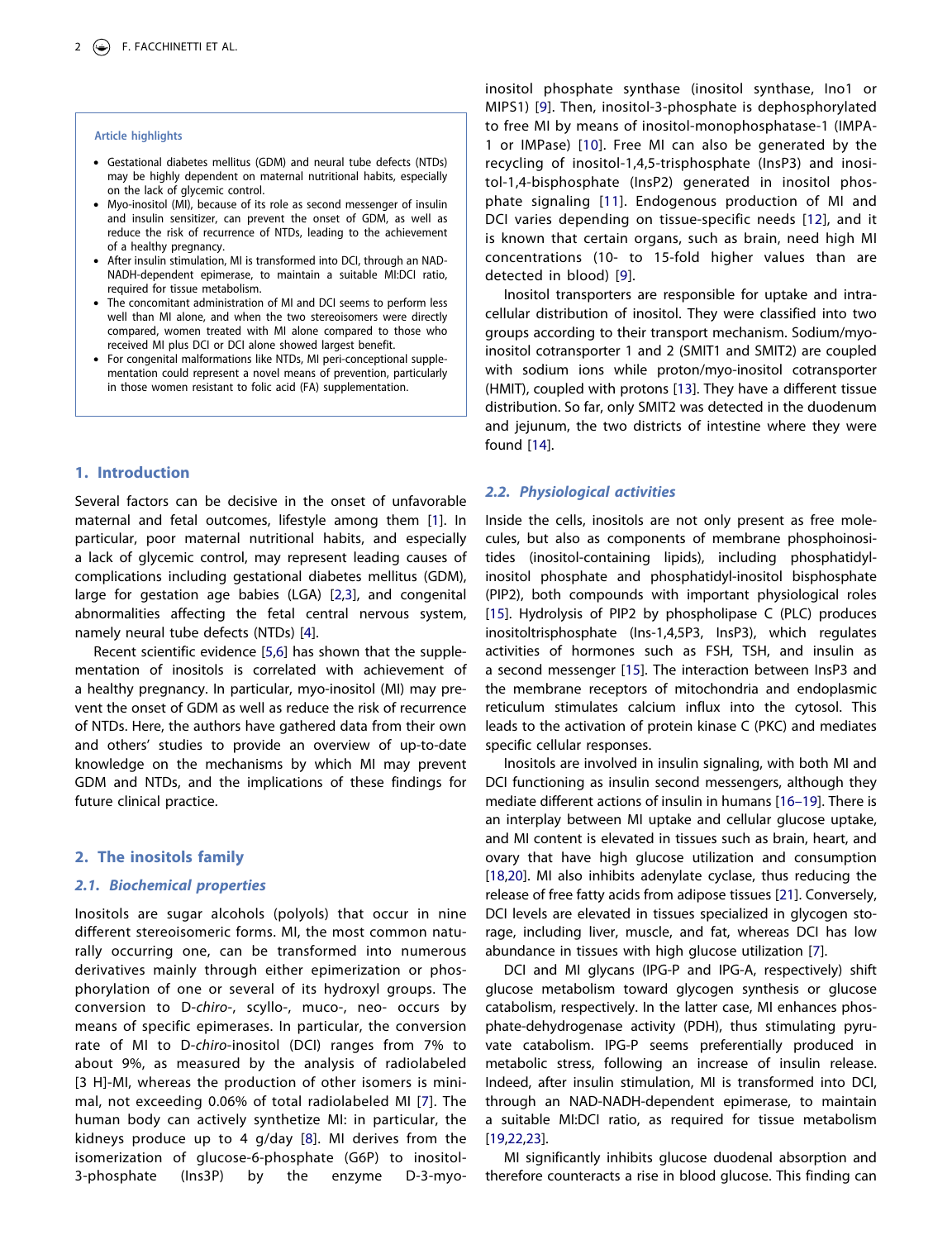<span id="page-3-1"></span><span id="page-3-0"></span>be explained by a mutual interference of intestinal uptake by MI and glucose [[19,](#page-9-6)[24](#page-9-9)]. In addition to the above-cited effects, MI also acts as one of the FSH second messengers in the ovary, as well as of the TSH in the thyroid, both mechanisms mediated by adenylate cyclase [[19,](#page-9-6)[25](#page-9-10)].

#### *2.3. Pharmacokinetics*

Some patients, identified as 'inositol-resistant', exhibit a weaker than normal response to MI treatment, owing to poor absorption by the oral route.

Aiming to improve MI clinical efficacy, Monastra et al. planned a pharmacokinetics study [[26](#page-9-11)] in human healthy volunteers to test the effects of α-LA on MI bioavailability, considering the wide range of α-LA activities, especially the effects on improved mineral bioavailability [\[27\]](#page-9-12).

<span id="page-3-3"></span>When administered alone, MI average peak plasma concentration at 180 min increased about threefold *versus* the baseline, whereas when associated with α-LA, it augmented fourfold.

After administration of MI and α-LA, MI plasma concentrations were significantly higher than after administration of MI alone: the increase of Cmax (μmol/l) was 32.4%, while AUC (0–300) increased by 27.5% [[26\]](#page-9-11).

Moreover, with the aim to explain the mechanism underlying this effect, the authors carried out an *in vitro* experiment. In detail, they observed that in the presence of digested α-LA, MI passage across a monolayer of human Caco-2 cells, used to simulate the intestinal barrier, significantly increased, thereby achieving a higher plasma concentration compared with MI administration alone [\[26\]](#page-9-11).

<span id="page-3-4"></span><span id="page-3-2"></span>This combination of MI with α-LA has proven to be useful for improving the treatment of Polycystic Ovary Syndrome (PCOS) MI-resistant patients [\[28](#page-9-13)]. A goal for the future will be to investigate further this combination of MI and α-LA, for its ability to enhance the potential beneficial effects of MI on complex pathologies, such as GDM and NTDs (described below).

## **3. The safety profile of inositols**

Before discussing the efficacy of inositols in some pathological conditions, it is important to consider the available data on inositol's safety as a supplement. As stated by the United States Food and Drug Administration (FDA), MI is included in the list of compounds that are 'generally recognized as safe' (GRAS). This means inositol has proven to be free of sideeffects and, importantly, is safe for use in pregnancy [[19](#page-9-6)[,29](#page-9-14)].

<span id="page-3-7"></span><span id="page-3-6"></span><span id="page-3-5"></span>A recent meta-analysis on 965 pregnant women affected by GDM, who were randomized to receive MI, placebo, or no treatment, revealed no adverse maternal events, and no congenital malformations in the fetuses or newborns [\[30](#page-9-15)]. Moreover, a Cochrane Review of the relationship between inositol and GDM reported no adverse events associated with inositol antenatal supplementation [\[31\]](#page-9-16).

## **4. MI in management of GDM**

#### *4.1. GDM diagnosis*

<span id="page-3-8"></span>GDM, defined as glucose intolerance solely diagnosed during pregnancy, is characterized by increased insulin resistance and hyperglycemia. It represents a worldwide public health problem with a variable prevalence ranging from 2% to 30%, depending on the diagnostic criteria and the population studied [[32](#page-9-17)]. Several clinical risks have been associated with GDM, both for the mother, such as hypertension, cesarean section, and possibility of developing type 2 diabetes, as well as for the newborn, such as preterm birth, macrosomia, shoulder dystocia, neonatal hypoglycemia, respiratory distress syndrome, and congenital abnormalities [[33\]](#page-9-18). Owing to the strong correlation between GDM and maternal/perinatal/neonatal complications, an early diagnosis is highly recommended.

<span id="page-3-9"></span>In a recent review and meta-analysis, it was shown that risk for perinatal mortality, and neonatal hypoglycemia was greater among early-onset GDM women compared to lateonset GDM women, despite treatment [[34](#page-9-19)].

<span id="page-3-10"></span>As a result, screening for GDM should be done as soon as pregnancy is confirmed, especially in high-risk patients, by using fasting plasma glucose cutoff values [[35\]](#page-9-20).

<span id="page-3-13"></span><span id="page-3-12"></span><span id="page-3-11"></span>The oral glucose tolerance test (OGTT) remains the gold standard for a GDM diagnosis, even though not devoid of limitations, principally associated with patient compliance [\[36](#page-9-21)]. One approach, adopted in some countries is a two-step vs one-step testing procedure, although it appears to have similar diagnostic efficiency [\[37](#page-9-22)]. Depending on resources, a universal screening of pregnant women has been implemented in some locations while others choose selective screening based on risk factors (age, obesity, obstetric history, and ethnicity) [\[38\]](#page-9-23). Some serum proteins like insulin, adiponectin, C-reactive protein, sex hormone globulin, and glycosylated fibronectin are widely investigated as markers of this pathological condition [[39–41\]](#page-9-24). Although these results are promising, such predictive biomarkers are yet to achieve clinical applicability.

<span id="page-3-16"></span><span id="page-3-15"></span><span id="page-3-14"></span>Advances in molecular biology have recently identified novel biomarkers, which offer the potential to improve GDM risk prediction and, consequently, enable application of intervention protocols. These biomarkers can be readily measured in biological fluids, such as blood, plasma, and serum, allowing accurate low-cost diagnosis with improved patient compliance [\[42](#page-9-25)]. For example, it was observed that genetic variants, such as single nucleotide polymorphisms (SNPs) in genes involved in specific metabolic pathways may predispose pregnant women to develop GDM [\[43\]](#page-9-26). This potentially would allow analysis of a set of SNPs that provide indicators for GDM screening [\[44](#page-9-27)].

<span id="page-3-21"></span><span id="page-3-20"></span><span id="page-3-19"></span><span id="page-3-18"></span><span id="page-3-17"></span>DNA methylation could also represent an interesting potential parameter correlating with a range of pathophysiological processes, including GDM [\[45](#page-9-28)]. Indeed, it was demonstrated that DNA methylation is highly altered in the placenta and cord blood of women with GDM [[46](#page-9-29)]. Micro-RNAs have also proven to be important metabolic regulators during pregnancy, playing a role in GDM onset [[47\]](#page-10-0), which would make them ideal candidates for GDM detection. However,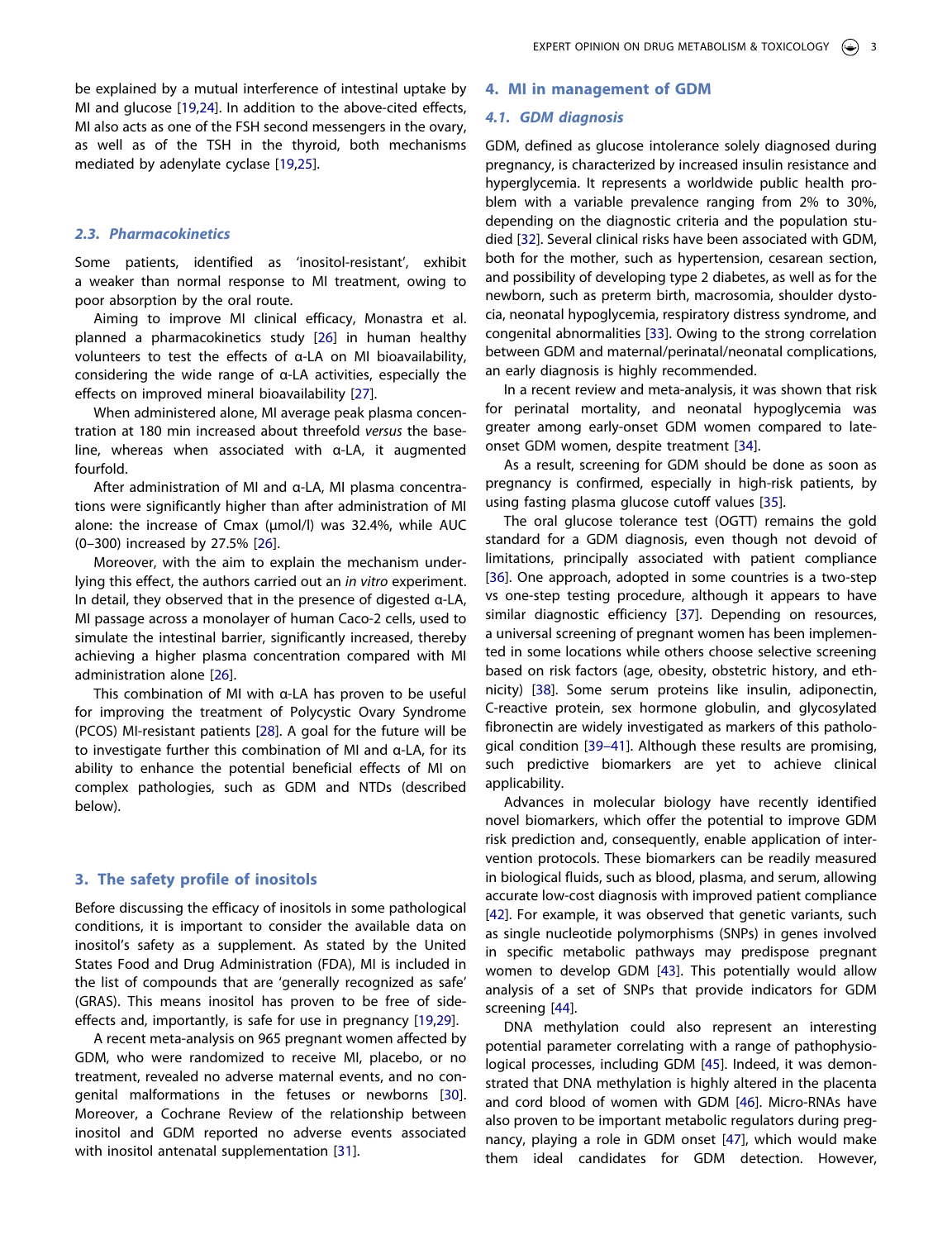establishment of the specificity and sensitivity of potential new biomarkers for GDM diagnosis is required – including external validation and population studies – before they can be used in clinical practice.

#### *4.2. Why GDM should be treated*

The Hyperglycemia and Adverse Pregnancy Outcome (HAPO) Study evaluated the risk of adverse outcome associated with degrees of glucose intolerance during pregnancy and confirmed the link between maternal glucose and neonatal adiposity and suggested that this relationship is mediated by fetal insulin production influencing fetal growth [\[48](#page-10-1)].

<span id="page-4-1"></span><span id="page-4-0"></span>Moreover, if not diagnosed and/or untreated, GDM can lead to short-term risks including labor induction, shoulder dystocia, C-section, macrosomia, large for gestational age (LGA) babies, neonatal hypoglycemia, NICU admission [\[49](#page-10-2)]. From a lifelong perspective, approximately 40% of all women who are diagnosed with GDM progress to type 2 diabetes within 5 years post-delivery, in addition to their increased risk of GDM in future pregnancies [[50](#page-10-3)[,51](#page-10-4)].

<span id="page-4-3"></span><span id="page-4-2"></span>Noteworthy, infants born to mothers with gestational diabetes are at increased risk of impaired glucose regulation, obesity, and diabetes, leading to a vicious cycle of accumulated risks in the next generation [\[52,](#page-10-5)[53\]](#page-10-6). A recent follow-up study reported the longitudinal effects of GDM in the offspring. It included 4.160 children aged 10–14 years, whose mothers had a 75-g OGTT at ∼28 weeks of gestation with blinded glucose values and underwent an OGTT. Offspring exposed to untreated GDM in utero are insulin-resistant with limited β-cell compensation compared with offspring born to mothers without GDM. GDM is significantly and independently associated with childhood intolerance to glucose [\[54\]](#page-10-7).

#### <span id="page-4-4"></span>*4.3. Lifestyle changes*

<span id="page-4-8"></span><span id="page-4-7"></span><span id="page-4-6"></span><span id="page-4-5"></span>With regards to management, before any therapeutic intervention, the mainstay for GDM approach is based on lifestyle changes with adequate diet and exercise, aiming to achieve glycemic targets. A recent individual patient data metaanalysis reported that such an approach was efficacious in containing gestational weight gain while the impact on GDM diagnoses was reported only for selected populations. No other perinatal outcomes were reported as significantly affected by lifestyle changes [[55](#page-10-8)]. This was mainly due to the heterogeneity of approach in the primary trials which included different diets and physical activity programs. Moreover, adherence to lifestyle changes is generally poor and it is inversely correlated with efficacy, namely on GDM onset [\[56](#page-10-9)]. Anyway, if glycemic targets are not met, then insulin treatment should be considered without delay, which may also improve the woman's health-related quality of life [\[57](#page-10-10)]. Indeed, insulin treatment is associated with less risk of neonatal hypoglycemia and provides a good plasma glucose control [[58](#page-10-11)].

#### *4.4. Insulin sensitizers*

<span id="page-4-9"></span>Earlier observational studies [[59–61](#page-10-12)] suggested that metformin treatment was associated with a lower risk of GDM, although the designs of these studies appear prone to different sorts of bias. Indeed, the above findings were not confirmed in a trial of 274 pregnancies among 257 women with PCOS who were randomly assigned to receive metformin (2000 mg/day) or placebo from the first trimester until delivery. The patients treated with metformin (17.6%) and placebo (16.9%) presented a very similar prevalence of GDM. No significant differences were observed in the prevalence of preeclampsia or preterm delivery [[62](#page-10-13)].

<span id="page-4-10"></span>Two further trials investigated metformin for the prevention of large for gestational age babies. They included a total of >800 pregnant obese mothers (BMI >30) who received 1500 mg (till 2500 mg) oral metformin daily (or placebo), starting early in the second trimester. No efficacy of intervention was reported on birthweight and the rate of GDM was similar in metformin- and placebo-treated groups [\[63](#page-10-14),[64\]](#page-10-15). Interestingly, a reduction of preeclampsia was reported with metformin (3.0%) in respect to placebo (11.3%) [[63\]](#page-10-14).

<span id="page-4-13"></span><span id="page-4-12"></span><span id="page-4-11"></span>On the other hand, several clinical trials demonstrated the significant efficacy of inositols, especially MI, in GDM management [\(Table 1\)](#page-5-0). Indeed, the concomitant administration of MI and DCI seems to perform less well than MI alone. When the two stereoisomers were directly compared, the noninferiority analysis demonstrated the largest benefit for women treated with MI alone compared to those who received MI plus DCI or DCI alone [[65\]](#page-10-16). This effect can also be explained referring to the competition between MI and DCI at the transporter site in the intestine. Indeed, SMIT2 in human cells exerts a similar affinity for both compounds with a Km value between 100 and 160 µM, depending on the cell model used to determine it [\[13](#page-8-12)]. An *in vivo* pharmacokinetic study demonstrated the DCI inhibitory effect on MI bioavailability [\[66](#page-10-17)]. Obviously, a significant increase of DCI concentration in the gut, due to exogenous administration, hinders MI absorption with consequences on its bioavailability and, implicitly, its efficacy.

<span id="page-4-14"></span>A recent systematic review and meta-analysis supported the prophylactic treatment with MI in the prevention of GDM. Among the included studies, all but one administered MI alone (2 g MI plus 200 μg folic acid, twice daily), while another one used a combination of lower MI dose (1100 mg) plus 27.6 mg DCI/day. The findings demonstrate that the administration of 2 g MI twice daily was associated with improved glycemic homeostasis, reduced GDM, and preterm delivery rate, with respect to control groups, all supplemented with folic acid, except one trial [\[30\]](#page-9-15).

<span id="page-4-16"></span><span id="page-4-15"></span>Moreover, a secondary analysis from three trials reported that the same dose of MI supplementation in women at risk for GDM affected birthweight, reducing the rate of both macrosomic newborns and LGA babies [\[76\]](#page-11-0). Such neonatal impact agrees with the evidence that dietary glycemic index directly correlates with LGA in newborns [\[77](#page-11-1)] and indirectly demonstrates that MI supplementation improves glycemic control in those pregnancies.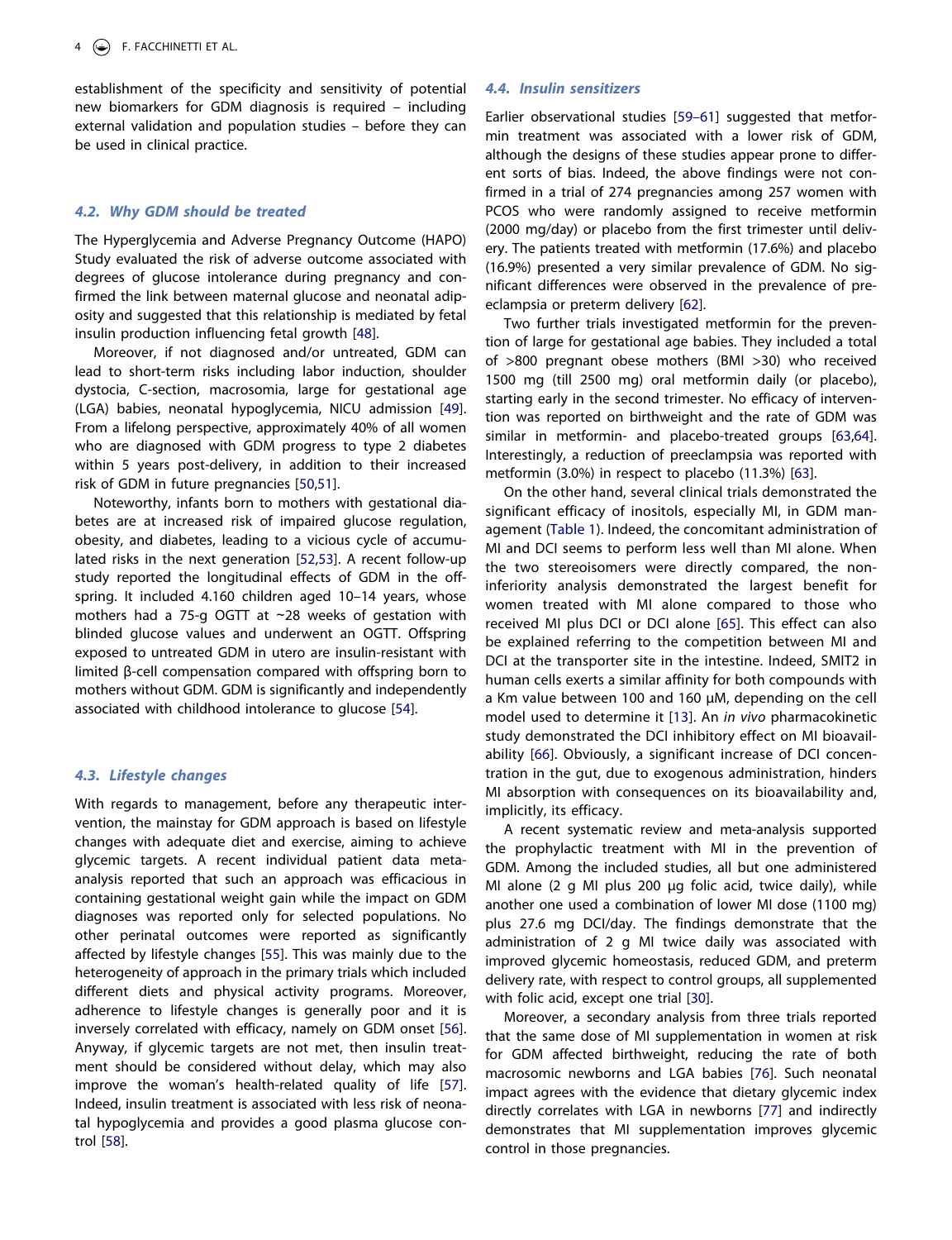<span id="page-5-0"></span>**Table 1.** Clinical trials investigating the effects of inositols supplementation in pregnant women.

<span id="page-5-5"></span><span id="page-5-4"></span><span id="page-5-3"></span><span id="page-5-2"></span><span id="page-5-1"></span>

| Active                             |                                                                                                                                           |                                  |                                                                                                   |                                                     |                                                                                                          |  |  |  |
|------------------------------------|-------------------------------------------------------------------------------------------------------------------------------------------|----------------------------------|---------------------------------------------------------------------------------------------------|-----------------------------------------------------|----------------------------------------------------------------------------------------------------------|--|--|--|
| Study                              | Population                                                                                                                                | Intervention                     | Main outcome                                                                                      | Delivery outcomes                                   | Perinatal outcomes                                                                                       |  |  |  |
| Matarrelli<br>et al 2013<br>[67]   | Non-obese women with an elevated<br>fasting glucose in the first or<br>early second trimester<br>$N = 36$ (treated)<br>$N = 39$ (control) | MI                               | Lower abnormal OGTT and insulin<br>therapy                                                        | Lower rates of<br>Polyhydramnios                    | Lower neonatal hypoglycemia, birth<br>weight, fetal abdominal<br>circumference, higher GA at<br>delivery |  |  |  |
| D'Anna<br>et al 2013<br>[68]       | Outpatients with a parent with type 2 MI+FA<br>diabetes<br>$N = 110$ each group                                                           |                                  | Lower GDM rate                                                                                    | No differences in<br>CS and PTB rates               | Significant differences between<br>groups on macrosomia rate and<br>birth weight                         |  |  |  |
| Malvasi<br>et al 2014<br>[69]      | Non-obese healthy women at 13th<br>$-24$ th week of pregnancy<br>$N = 24$ each group                                                      | MI+DCI+FA<br>$+Mn^{2+}$          | Improvement of glycemia and<br>blood parameters (except<br>diastolic blood pressure               |                                                     |                                                                                                          |  |  |  |
| D'Anna<br>et al 2015<br>[70]       | Obese women at 12-13 weeks of<br>gestation<br>$N = 110$ each group                                                                        | $MH + FA$                        | Lower GDM rate                                                                                    | No differences in<br>CS and PTB rates               | No differences in birth weight and<br>macrosomia                                                         |  |  |  |
| Santamaria<br>et al 2016<br>$[71]$ | Overweight, non-obese women<br>$N = 110$ each group                                                                                       | $MH + FA$                        | Lower GDM rate                                                                                    | No differences in<br>CS and PTB rates               | No differences in birth weight and<br>macrosomia                                                         |  |  |  |
| Lubin<br>et al 2016<br>$[72]$      | Women with GDM uncontrolled by<br>diet<br>$N = 32$ (treated)<br>$N = 28$ (control)                                                        | $MH + FA$                        | Lower need of insulin treatment                                                                   | Lower labor<br>induction                            | No differences in birth weight and<br>macrosomia                                                         |  |  |  |
| Farren<br>et al 2017<br>$[73]$     | Women with a family history of<br>diabetes<br>$N = 120$ each group                                                                        | MI+DCI+FA                        | No changes in GDM rate                                                                            | No differences in<br>CS and PTB rates               | Higher incidence of neonatal<br>hypoglycemia and lower neonatal<br>jaundice                              |  |  |  |
| Fraticelli<br>et al 2018<br>$[74]$ | Women with GDM<br>$N = 20$ each group                                                                                                     | $MH + FA$<br>DCI+FA<br>MI+DCI+FA | Lower HOMA index and weight<br>gain with MI<br>Lower need for insulin therapy in<br>MI and MI+DCI | No differences in<br>CS, induction<br>and PTB rates | Lower birth weight in inositol groups                                                                    |  |  |  |
| Pintaudi<br>et al 2018<br>$[75]$   | Women with GDM<br>$N = 6$ each group                                                                                                      | $MH + FA$                        | Reduction of glucose variability                                                                  | No differences in<br>CS and PTB rates               | No differences in birth weight and<br>macrosomia                                                         |  |  |  |
| Celentano<br>et al 2020<br>[65]    | Non-obese women with elevated<br>fasting glucose in the first or<br>early second trimester<br>$N = 105$ (treated)<br>$N = 52$ (control)   | MI<br>DCI<br>$MI+DCI$            | Lower abnormal OGTT<br>with MI                                                                    | No differences in<br>CS and PTB rates               | Lower birth weight, fetal abdominal<br>circumference, and higher GA at<br>delivery with MI               |  |  |  |

<span id="page-5-9"></span><span id="page-5-8"></span><span id="page-5-7"></span><span id="page-5-6"></span>Finally, in a condition where insulin-resistance is pathogenetic like PCOS, the beneficial effects of MI supplementation on hormonal and reproductive disturbances [\[20](#page-9-4)] were specifically reported also in pregnancy, where GDM rate was reduced [[78](#page-11-2)].

<span id="page-5-11"></span><span id="page-5-10"></span>From the experimental point of view, recent animal studies showed that combined inositols treatment (MI/DCI 40:1) in pregnant mouse complicated by metabolic syndrome and obesity improved blood pressure, glucose levels at the glucose tolerance, as well as leptin levels [[79](#page-11-3)]. In addition, the same combination of inositols treatment improved not only maternal outcomes, but also offspring weight at birth as well as glucose tolerance test, and vascular reactivity in their adult life, thus reducing the vicious cycle of dysmetabolism [[80\]](#page-11-4).

<span id="page-5-12"></span>Finally, it should be highlighted that inositols administration in pregnancy was well tolerated and found to be safe, unlike metformin which has been associated with several gastrointestinal symptoms [\[63](#page-10-14)].

#### **5. Prevention of NTDs: the role of MI**

#### *5.1. Background to NTDs*

Neural tube defects (NTDs) are a group of congenital malformations affecting the brain and spinal cord that originate at various times during gestation. Some authors use the term 'NTDs' to denote defects that specifically result from faulty neural tube

closure, particularly myelomeningocele (i.e. open spina bifida) and anencephaly. However, NTDs are sometimes considered to also include defects that arise by other embryonic and fetal mechanisms, including encephalocele (a brain herniation defect) and skin-covered low spinal 'dysraphic' conditions (secondary neurulation defects) [\[81\]](#page-11-5). Hydrocephalus and Chiari II malformation are closely associated with myelomeningocele and so are frequently present in individuals with NTDs.

<span id="page-5-15"></span><span id="page-5-14"></span><span id="page-5-13"></span>Many different factors affect susceptibility to NTDs, including genetic variants and environmental influences, including the antiepileptic drugs valproic acid and carbamazepine [\[81\]](#page-11-5). Nutritional status is important, with folate and vitamin B12 levels in maternal blood being independent risk factors for NTDs [[82](#page-11-6)]. When taken together with the findings of the randomized controlled trial of vitamin usage in NTD prevention [\[83](#page-11-7)], this evidence has led to the recommendation that all women planning a pregnancy should take folic acid (FA)-containing supplements to minimize the risk of NTDs [[84\]](#page-11-8). Moreover, many countries now mandate addition of FA to staple foods, to counteract folate deficiency on a populationwide basis, and so enhance NTD prevention [\[85](#page-11-9)].

# <span id="page-5-17"></span><span id="page-5-16"></span>*5.2. Obesity and diabetes as risk factors for NTDs*

<span id="page-5-18"></span>Maternal obesity and poorly controlled diabetes mellitus during pregnancy are established risk factors for NTDs [\[86](#page-11-10),[87\]](#page-11-11),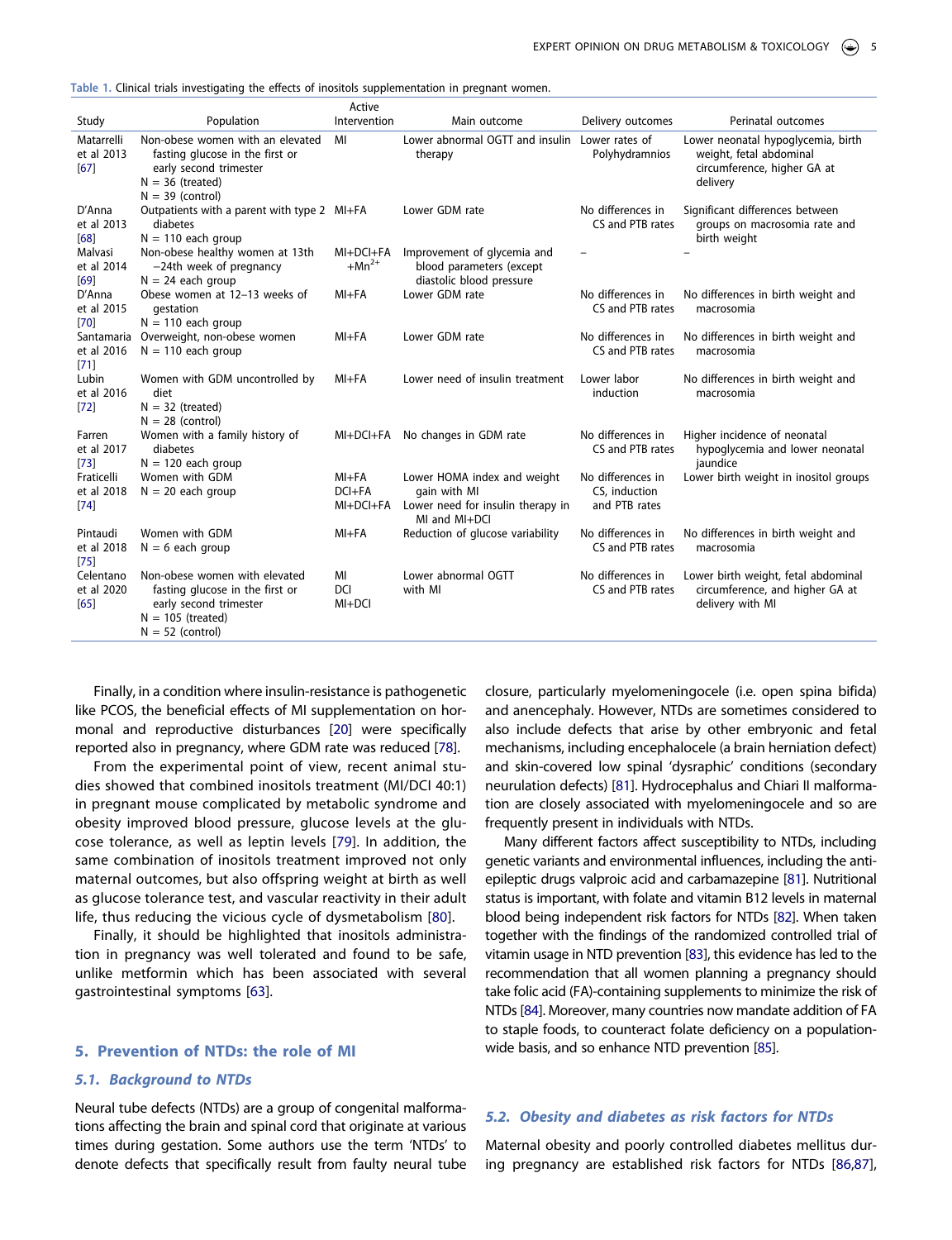although the complexity of the diabetic milieu has made it difficult to pinpoint the precise mechanism(s) by which the diabetic state enhances NTD risk.

The polyol pathway became of attention in the last century. Aldose reductase, key enzyme in this pathway, converts glucose to sorbitol, which is further processed to fructose. Under normal conditions, this enzyme has a low affinity for glucose, and it processes small amount of substrate. However, in diabetes mellitus, the hyperglycemia in some cells causes a marked production of sorbitol with a concomitant reduction of MI concentration.

The depletion of MI has long been thought to be the underlying defect responsible for decreased nerve conduction velocity in experimental diabetes, leading to increased embryo malformations, such as neural tube defects.

Therefore, the potential of aldose reductase inhibitors has been investigated, with the aim to restore MI tissue content. However, treatment with aldose reductase inhibitors failed to correct MI reduction, did not prevent malformations in the embryos and was found associated with significant side effects [[88–90\]](#page-11-12).

<span id="page-6-0"></span>The failure of aldose reductase inhibitors to prevent diabetic malformations suggested that the polyol pathway was not involved; in contrast, supplementation with MI restored MI tissue content and reduced the incidence of neural tube defects, suggesting the involvement of MI in the mechanism of diabetic embryopathy [[91,](#page-11-13)[92](#page-11-14)].

<span id="page-6-3"></span><span id="page-6-2"></span>While hyperglycemia alone is sufficient to cause NTDs in cultured rodent embryos [[93](#page-11-15)], other features of the diabetic environment, including the ketone β-hydroxybutyrate, can also produce NTDs [\[94](#page-11-16)].

<span id="page-6-5"></span><span id="page-6-4"></span>The effects of the diabetic milieu on the developing rodent neural tube include intracellular oxidative stress and neuroepithelial cell apoptosis, with many studies showing that antioxidant treatment can protect against these effects [[95](#page-11-17)[,96](#page-11-18)]. Nevertheless, precisely how such effects lead to NTDs is unclear. One possibility is a reduction in cellular expression of genes that are vital for neural tube closure, either as a result of cell death or down-regulation of gene expression. For example, *Pax3* loss of function causes both cranial and spinal NTDs [\[97\]](#page-11-19), and some studies have identified disruption of *Pax3*  expression in mouse embryos of diabetic mothers [\[98](#page-11-20)].

<span id="page-6-8"></span><span id="page-6-7"></span><span id="page-6-6"></span>In humans, hyperinsulinemia has been suggested as a possible mechanism leading to elevated NTD risk in obese mothers who often have type II diabetes [\[99](#page-11-21)]. Even in the absence of diabetes, NTDs have been significantly associated with maternal periconceptional increased intake of simple sugars and a high glycemic index, as well as with features of the 'metabolic syndrome' [\[100–102](#page-11-22)]. Hence, there is plentiful evidence linking dysregulation of glucose metabolism, in both types 1 and 2 diabetes, with NTDs.

#### <span id="page-6-9"></span>*5.3. Inositols and NTDs: evidence from animal models*

<span id="page-6-10"></span><span id="page-6-1"></span>Diabetic tissues tend to be inositol-deficient, in conjunction with elevated glucose levels [[103](#page-11-23)], and rat embryos cultured under hyperglycemic conditions exhibit diminished MI levels [[90](#page-11-24)]. At neurulation stages, MI deficiency but not other 'vitamin' deficiencies leads to failure of cranial NTDs in cultured rat <span id="page-6-11"></span>embryos [\[104\]](#page-11-25). Hence, inositol is essential for the neural tube closure process. In terms of prevention, MI supplementation can diminish the frequency of NTDs resulting from hyperglycemic conditions in rats, both in vivo and in embryo culture [\[105](#page-11-26)[,106\]](#page-11-27).

<span id="page-6-14"></span><span id="page-6-13"></span><span id="page-6-12"></span>Perhaps of most relevance to human NTDs, inositol can reduce the frequency of NTDs in a mouse genetic NTD model [[107](#page-11-28)]. A multifactorial etiology underlies most human NTDs, with genetic predisposing variants interacting with environmental factors. In the *curly tail* mouse, a hypomorphic allele of the *Grhl3* gene is the major genetic change, with 'modifier' genetic variants and various environmental influences affecting frequency and severity of NTDs [\[108](#page-11-29)[,109\]](#page-11-30). Importantly, NTDs in the *curly tail* strain are FAresistant, therefore mimicking FA non-responsive human NTDs. Both MI and DCI are preventive in the *curly tail* model, an effect that is dependent on specific isoforms of protein kinase C [\[110,](#page-11-31)[111\]](#page-12-0). This preventive action of MI in the *curly tail*  strain has been replicated in an independent laboratory [\[112\]](#page-12-1). Furthermore, in a related strain in which cranial NTDs were inducible by folate deficiency, these defects were prevented by maternal MI supplementation [[113](#page-12-2)]. These findings suggest potential overlap in response to FA and MI for some NTDs.

#### <span id="page-6-17"></span><span id="page-6-16"></span><span id="page-6-15"></span>*5.4. Inositols and NTDs: evidence from human studies*

<span id="page-6-18"></span>Diminished MI concentrations have been detected in the plasma of pregnant Dutch women with NTD-affected fetuses. The odds ratio for NTD risk associated with extremely low maternal MI concentration (10–13.2 microM/L) was 2.6 (95% CI, 1.1–6.0) [[114](#page-12-3)]. Moreover, a genetic connection between inositol metabolism and NTDs was suggested by findings that cranial NTDs arise in mice with loss of function of *Itpk1*, encoding inositol 1,3,4-trisphosphate 5/6-kinase which produces the highly phosphorylated metabolite, inositol hexakisphosphate (IP6) [\[115](#page-12-4)]. A subsequent study in a high-risk area of China found an association of a maternal polymorphism of *ITPK1* increased risk of NTD pregnancy [[116](#page-12-5)].

#### <span id="page-6-20"></span><span id="page-6-19"></span>*5.5. Inositol in the prevention of human NTDs*

Population-wide supplementation with FA through food fortification has significantly reduced the prevalence of NTDs in many countries [\[85](#page-11-9)]. However, FA is only partially effective, and NTD cases continue to occur worldwide, with or without voluntary or mandatory FA consumption. Hence, additional strategies are needed to achieve further prevention.

<span id="page-6-21"></span>Building on the data from animal models, an inositol supplementation study was conducted in Italy, among high-risk women who had experienced 1 or 2 previous NTD-affected pregnancies. In their next pregnancy, the women took 500–1000 mg/day MI plus 5 mg/day FA, from 2 months preconception, until 60 days of pregnancy. No NTD recurrences were observed among 29 pregnancies of 27 women, whereas 2–8 recurrent NTDs would be expected, based on typical population recurrence frequencies [[117\]](#page-12-6). Most of the women were likely folate-resistant, having undergone appropriate peri-conceptional folate intake in their previous NTD-affected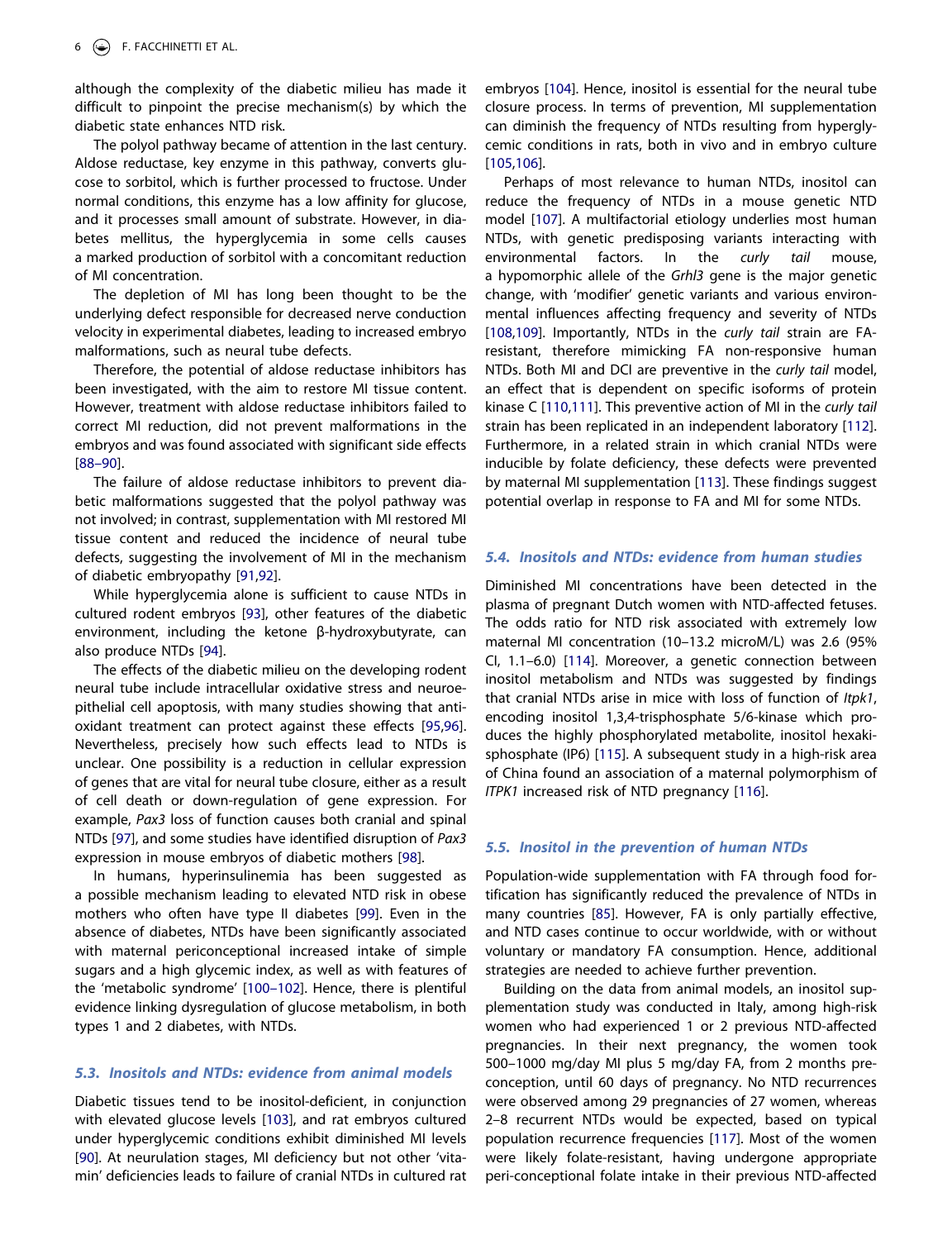pregnancies. Hence, these findings support a preventive effect of MI on NTD recurrence in high-risk pregnancies.

<span id="page-7-0"></span>A phase I/II double-blind, case-control clinical trial (the PONTI study; EudraCT2006-000157-22) was performed to gain further experience of MI supplementation in human pregnancy [[118](#page-12-7)]. The subjects were UK women with a previous NTD pregnancy who planned to become pregnant again. Of 117 women contacted, 99 proved eligible, and 61 undertook a detailed screening questionnaire of whom 47 (77% of those screened) agreed to be randomized to periconceptional supplementation with MI (1 g/day) plus FA (5 mg/ day), or placebo plus FA. Of 33 randomized pregnancies, there was one NTD recurrence in the placebo plus FA group ( $n = 19$ ) and no recurrences in MI plus FA group ( $n = 14$ ). Of 52 women who declined randomization, the periconceptional supplementation regime and outcomes of 22 further pregnancies were documented. Two NTDs recurred in women who took only FA in their next pregnancy ( $n = 3$ ), whereas there were no recurrences in women who took MI plus FA in their next pregnancy ( $n = 19$ ). Overall, NTDs recurred among 0/33 MIsupplemented pregnancies and 3/22 FA-only pregnancies  $(p = 0.06,$  Fisher's Exact test).

<span id="page-7-1"></span>Combining data from the Italian and PONTI studies, with post-PONTI experience of MI use, a total of 76 women at high risk of NTDs (52 with one and 24 with two or more previous affected pregnancies) have taken MI plus FA in a subsequent pregnancy, with no recurrences. Assuming a 3% recurrence risk after one NTD pregnancy and 10% after two [[119](#page-12-8)], as used in genetic counseling, this indicates that 4 recurrences would be expected among 76 pregnancies. The observed 0/76 recurrences among MI-supplemented pregnancies are significantly different from this expectation (Single Proportion Fisher's Exact,  $p = 0.016$ ). These observations, although on small patient numbers are encouraging that MI may have value in increasing NTD prevention beyond that achievable by FA alone.

#### *5.6. Inositol and NTD prevention: next steps*

A definitive answer to the question of the efficacy of MI in enhancing NTD prevention is likely to require a fully powered, randomized clinical trial (RCT). However, this will necessitate large numbers of pregnancies, owing to the relatively low recurrence rate for NTDs. Given the current state of knowledge about inositol and NTD prevention, it is important to consider whether an RCT is ethically acceptable, given that the study design would require withholding inositol supplements from a significant number of pregnancies.

<span id="page-7-2"></span>Glasziou et al. [[120](#page-12-9)] argue that expensive and timeconsuming RCTs may be unnecessary in cases where a novel treatment has an obvious effect (i.e. a large 'signal-to-noise' ratio). However, for NTDs, the effect of inositol at the population level is likely to be small, as NTD frequency is relatively low (0.1% for first occurrence; 2–3% for recurrence), and any effect of inositol will be additional to FA-mediated prevention. On the other hand, for individual women who exhibit FAresistance, inositol is currently their only option to increase the likelihood of a normal pregnancy.

<span id="page-7-3"></span>Freedman [[121](#page-12-10)] suggested that 'clinical equipoise' should be considered to exist when there is genuine uncertainty within the expert medical community about the preferred treatment. Under such circumstances, an RCT would be ethically justified. In the case of NTDs,  $MI + FA$  supplements certainly have not superseded FA-only supplements; worldwide, the great majority of low-risk and high-risk women receive FA only (or no supplement at all). To date very few pregnancies have been supplemented with inositol, and this has been used largely where high-risk women have sought advice from the authors of this article.

We conclude that the Glasziou criterion for avoiding an RCT is not met by MI supplementation for NTDs, and that currently the expert field is in a state of clinical equipoise with regard to use of MI in addition to FA. Hence, an RCT appears indicated to provide a definitive answer to the efficacy of MI as an adjunct preventive supplement for NTDs.

### **6. Conclusions**

Gestational diabetes mellitus (GDM) and congenital abnormalities of fetal central nervous system, such as neural tube defects (NTDs), are strongly correlated to glycemic status of pregnant women.

Before starting a therapeutic intervention to achieve a healthy pregnancy, the principle approach to reach the glycemic targets is based on lifestyle changes by means of an adequate diet and exercise.

When glycemic targets are not addressed, an intervention is reasonable to avoid complications both for the mothers and for the fetus.

A supplementation of MI starting at least one month prior to conception and continued until  $36<sup>th</sup>$  week of pregnancy is expected to prevent NTDs as well as GDM onset and its related negative perinatal outcomes. As a side effects free molecule at the usually administered doses, MI therefore becomes a candidate for being one of the first tools to be used in pre-conceptional medicine.

#### **7. Expert opinion**

The data reported in this brief narrative review are highly encouraging over the use of inositols, namely MI, in pregnant women. To date, the controlled studies available in literature are reassuring about its safety and tolerability. Adverse effects in the short-term period have not been reported yet, either for mothers or babies, despite the widespread use of these supplements since several years, in many countries.

<span id="page-7-4"></span>Although confirmatory studies will be necessary to elucidate the mechanisms involved [\[122\]](#page-12-11), there is a general agreement that MI administered early in pregnancy effectively prevents GDM onset ([Figure 1](#page-8-13)). Proofs are available for different categories of women at risk, namely overweight, obese, and patients affected by PCOS. In addition, significant reduction of gestational hypertensive disorders, preterm birth, and large for gestational age babies suggest a perinatal benefit of MI supplementation. Whether this would apply to low-risk population requires the design of appropriate controlled trials, hopefully comparing different inositols combinations.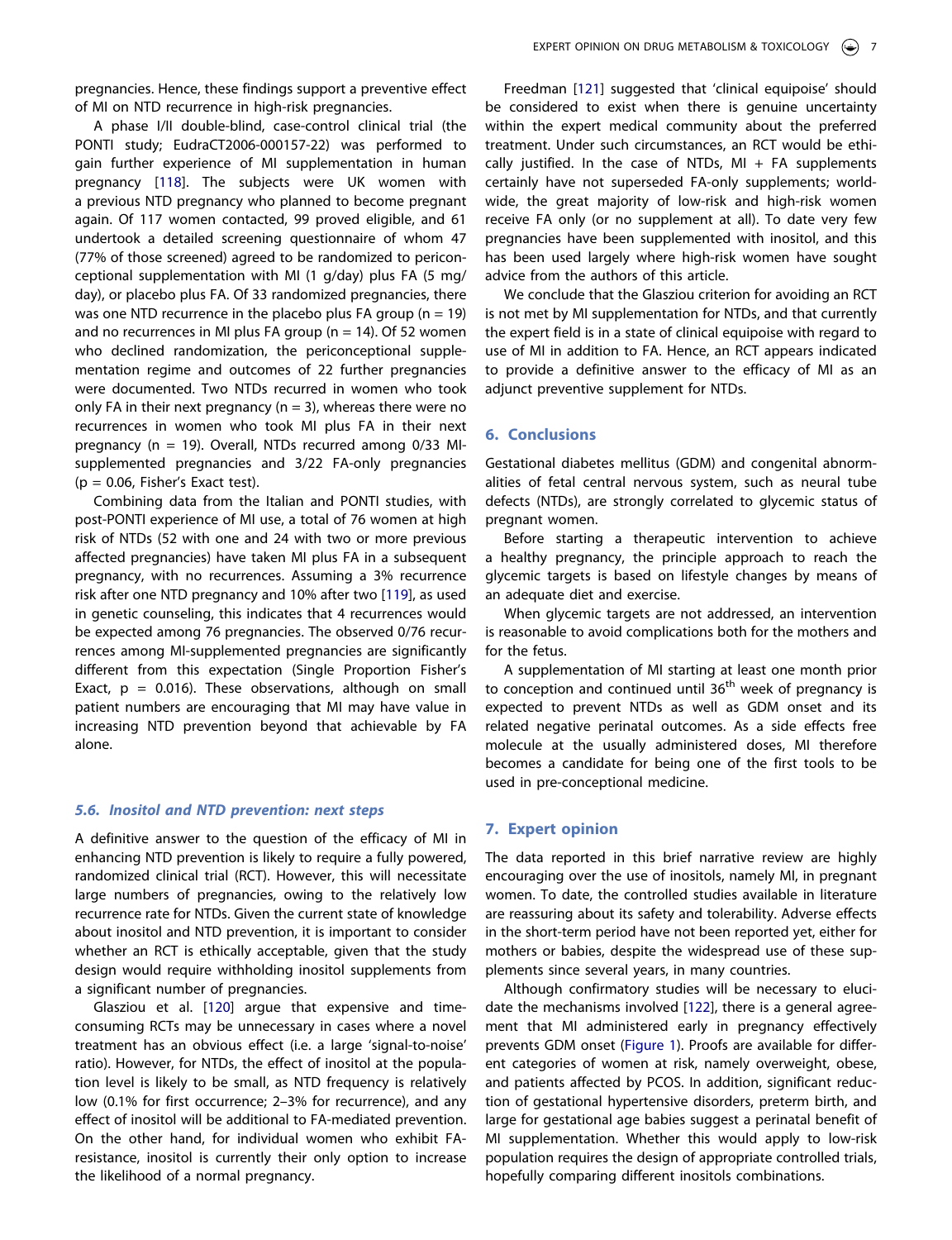

<span id="page-8-13"></span>**Figure 1.** Schematic representation of the effectiveness of MI supplementation in preventing GDM and NTDs.

To date, although several clinical trials are ongoing, MI supplementation has not yet been inserted in clinical guidelines for GDM prevention/treatment.

For congenital malformations like NTDs, MI can offer a novel means of prevention via peri-conceptional supplementation, particularly in those women whose previous pregnancies have proven resistant to FA supplementation [\(Figure 1](#page-8-13)).

Thus, given the extensive data documenting the safety of peri-conceptional MI supplementation derived from trials done in Assisted Reproduction, a combination of MI and FA could be recommended for every woman at high risk for NTDs.

Furthermore, it would be interesting to carry out studies to reduce the dose and perhaps improve absorption and bioavailability. Recent research using co-administration of MI and α-LA [[26\]](#page-9-11) is an example of how MI usage may be clinically improved. We believe that this association in the next years could conquer a relevant position as insulin-sensitizing treatment for GDM and NTDs prevention, due to both efficacy and absence of side effects.

## **Declaration of interest**

V Unfer is an employee at Lo. Li. Pharma s.r.l., Rome, Italy. F Facchinetti has been a consultant of the same company. The authors have no other relevant affiliations or financial involvement with any organization or entity with a financial interest in or financial conflict with the subject matter or materials discussed in the manuscript. This includes employment, consultancies, honoraria, stock ownership or options, expert testimony, grants or patents received or pending, or royalties.

#### **Reviewer disclosures**

Peer reviewers on this manuscript have no relevant financial or other relationships to disclose.

# **ORCID**

Andrew J. Copp http://orcid.org/0000-0002-2544-9117 Vittorio Unfer http://orcid.org/0000-0002-1805-3181

#### **References**

Papers of special note have been highlighted as either of interest (•) or of considerable interest (••) to readers.

- <span id="page-8-0"></span>1. Rogozinska E, Marlin N, Jackson L, et al. Effects of antenatal diet and physical activity on maternal and fetal outcomes: individual patient data meta-analysis and health economic evaluation. Health Technol Assess. [2017](#page-2-0) Aug;21(41):1–158. PubMed PMID: 28795682; PubMed Central PMCID: PMCPMC5572115.
- <span id="page-8-1"></span>2. McGowan CA, McAuliffe FM. The influence of maternal glycaemia and dietary glycaemic index on pregnancy outcome in healthy mothers. Br J Nutr. [2010](#page-2-1) Jul;104(2):153–159. PubMed PMID: 20307352.
- <span id="page-8-2"></span>3. Group HSCR, Metzger BE, Lowe LP, et al. Hyperglycemia and adverse pregnancy outcomes. N Engl J Med. [2008](#page-2-1) May 8;358 (19):1991–2002. PubMed PMID: 18463375.
- <span id="page-8-3"></span>4. Safi J, Joyeux L, Chalouhi GE. Periconceptional folate deficiency and implications in neural tube defects. J Pregnancy. [2012](#page-2-2);2012:295083. PubMed PMID: 22900183; PubMed Central PMCID: PMCPMC3415073.
- <span id="page-8-4"></span>5. Werner EF, Froehlich RJ. The potential role for myoinositol in the prevention of gestational diabetes mellitus. Am J Perinatol. [2016](#page-2-3) Nov;33(13):1236–1241. PubMed PMID: 27213831.
- <span id="page-8-5"></span>6. Noventa M, Vitagliano A, Quaranta M, et al. Preventive and therapeutic role of dietary inositol supplementation in periconceptional period and during pregnancy: a summary of evidences and future applications. Reprod Sci. [2016](#page-2-3) Mar;23(3):278–288. PubMed PMID: 26175275.
- <span id="page-8-6"></span>7. Pak Y, Huang LC, Lilley KJ, et al. In vivo conversion of [3H]myoinositol to [3H]chiroinositol in rat tissues. J Biol Chem. [1992](#page-2-4) Aug 25;267(24):16904–16910. PubMed PMID: 1387397.
- <span id="page-8-7"></span>8. Beemster P, Groenen P, Steegers-Theunissen R. Involvement of inositol in reproduction. Nutr Rev. [2002](#page-2-5) Mar;60(3):80–87. PubMed PMID: 11908744.
- <span id="page-8-8"></span>9. Wong YH, Kalmbach SJ, Hartman BK, et al. Immunohistochemical staining and enzyme activity measurements show myo-inositol-1-phosphate synthase to be localized in the vasculature of brain. J Neurochem. [1987](#page-2-6) May;48(5):1434–1442. PubMed PMID: 2435847.
- <span id="page-8-9"></span>10. Loewus MW, Loewus FA, Brillinger GU, et al. Stereochemistry of the myo-inositol-1-phosphate synthase reaction. J Biol Chem. [1980](#page-2-7) Dec 25;255(24):11710–11712. PubMed PMID: 7002927.
- <span id="page-8-10"></span>11. Michell RH. Inositol derivatives: evolution and functions. Nat Rev Mol Cell Biol. [2008](#page-2-8) Feb;9(2):151–161. PubMed PMID: 18216771.
- <span id="page-8-11"></span>12. Monastra G, Unfer V, Harrath AH, et al. Combining treatment with myo-inositol and D-chiro-inositol (40:1) is effective in restoring ovary function and metabolic balance in PCOS patients. Gynecol Endocrinol. [2017](#page-2-9) Jan;33(1):1–9. PubMed PMID: 27898267.
- <span id="page-8-12"></span>13. Schneider S. Inositol transport proteins. FEBS Lett. [2015](#page-2-10) Apr 28;589 (10):1049–1058. PubMed PMID: 25819438.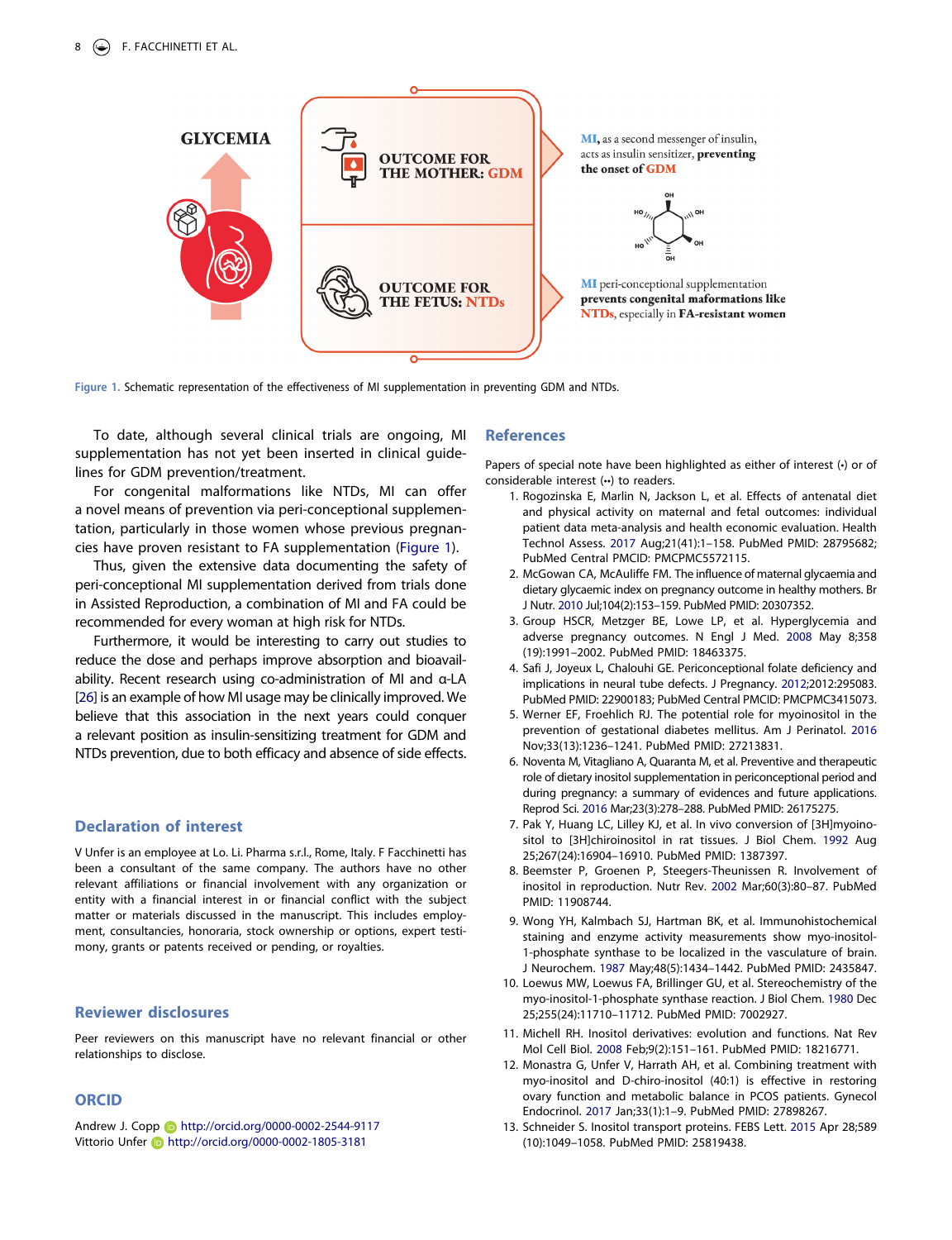- <span id="page-9-0"></span>14. Aouameur R, Da Cal S, Bissonnette P, et al. SMIT2 mediates all myo-inositol uptake in apical membranes of rat small intestine. Am J Physiol Gastrointest Liver Physiol. [2007](#page-2-11) Dec;293(6):G1300– G1307. PubMed PMID: 17932225.
- <span id="page-9-1"></span>15. Di Paolo G, De Camilli P. Phosphoinositides in cell regulation and membrane dynamics. Nature. [2006](#page-2-12) Oct 12;443(7112):651–657. PubMed PMID: 17035995.
- <span id="page-9-2"></span>16. Bizzarri M, Fuso A, Dinicola S, et al. Pharmacodynamics and pharmacokinetics of inositol(s) in health and disease. Expert Opin Drug Metab Toxicol. [2016](#page-2-13) Oct;12(10):1181–1196. PubMed PMID: 27351907.
- 17. Lagana AS, Garzon S, Casarin J, et al. Inositol in polycystic ovary syndrome: restoring fertility through a pathophysiology-based approach. Trends Endocrinol Metab. 2018 Nov;29(11):768–780. PubMed PMID: 30270194.
- <span id="page-9-3"></span>18. Nestler JE, Unfer V. Reflections on inositol(s) for PCOS therapy: steps toward success. Gynecol Endocrinol. [2015](#page-2-14) Jul;31(7):501–505. PubMed PMID: 26177098.
- <span id="page-9-6"></span>19. Facchinetti F, Appetecchia M, Aragona C, et al. Experts' opinion on inositols in treating polycystic ovary syndrome and non-insulin dependent diabetes mellitus: a further help for human reproduction and beyond. Expert Opin Drug Metab Toxicol. [2020](#page-2-15) Mar;16 (3):255–274. PubMed PMID: 32129111.
- **•• The paper provides an exhaustive and updated description of inositol physiological and therapeutic activities.**
- <span id="page-9-4"></span>20. Unfer V, Nestler JE, Kamenov ZA, et al. Effects of Inositol(s) in women with PCOS: a systematic review of randomized controlled trials. Int J Endocrinol. [2016;](#page-2-14)2016:1849162. PubMed PMID: 27843451; PubMed Central PMCID: PMCPMC5097808.
- <span id="page-9-5"></span>21. Croze ML, Soulage CO. Potential role and therapeutic interests of myo-inositol in metabolic diseases. Biochimie. [2013](#page-2-16) Oct;95 (10):1811–1827. PubMed PMID: 23764390.
- <span id="page-9-7"></span>22. Sun TH, Heimark DB, Nguygen T, et al. Both myo-inositol to chiro-inositol epimerase activities and chiro-inositol to myo-inositol ratios are decreased in tissues of GK type 2 diabetic rats compared to Wistar controls. Biochem Biophys Res Commun. [2002](#page-2-15) May 10;293(3):1092–1098. PubMed PMID: 12051772.
- <span id="page-9-8"></span>23. Heimark D, McAllister J, Larner J. Decreased myo-inositol to chiro-inositol (M/C) ratios and increased M/C epimerase activity in PCOS theca cells demonstrate increased insulin sensitivity com-pared to controls. Endocr J. [2014](#page-2-15);61(2):111-117. PubMed PMID: 24189751.
- <span id="page-9-9"></span>24. Chukwuma CI, Ibrahim MA, Islam MS. Myo-inositol inhibits intestinal glucose absorption and promotes muscle glucose uptake: a dual approach study. J Physiol Biochem. [2016](#page-3-0) Dec;72 (4):791–801. PubMed PMID: 27601253.
- <span id="page-9-10"></span>25. Milewska EM, Czyzyk A, Meczekalski B, et al. Inositol and human reproduction. From cellular metabolism to clinical use. Gynecol Endocrinol. [2016](#page-3-1) Sep;32(9):690–695. PubMed PMID: 27595157.
- <span id="page-9-11"></span>26. Monastra G, Sambuy Y, Ferruzza S, et al. Alpha-lactalbumin effect on myo-inositol intestinal absorption: in vivo and in vitro. Curr Drug Deliv. [2018](#page-3-2);15(9):1305–1311. PubMed PMID: 29745333.
- **•• This study provided the first in vivo and in vitro evidence that alpha-lactalbumin increases myo-inositol intestinal absorption.**
- <span id="page-9-12"></span>27. Permyakov EA, Berliner LJ. Alpha-lactalbumin: structure and function. FEBS Lett. [2000](#page-3-3) May 19;473(3):269–274. PubMed PMID: 10818224.
- <span id="page-9-13"></span>28. Montanino Oliva M, Buonomo G, Calcagno M, et al. Effects of myo-inositol plus alpha-lactalbumin in myo-inositol-resistant PCOS women. J Ovarian Res. [2018](#page-3-4) May 10;11(1):38. PubMed PMID: 29747700; PubMed Central PMCID: PMCPMC5944130.
- **•• This trial on PCOS patients treated with MI plus alpha-LA clinically confirmed the efficacy of the new formulation.**
- <span id="page-9-14"></span>29. Carlomagno G, Unfer V. Inositol safety: clinical evidences. Eur Rev Med Pharmacol Sci. [2011](#page-3-5) Aug;15(8):931–936. PubMed PMID: 21845803.
- <span id="page-9-15"></span>30. Vitagliano A, Saccone G, Cosmi E, et al. Inositol for the prevention of gestational diabetes: a systematic review and meta-analysis of randomized controlled trials. Arch Gynecol Obstet. [2019](#page-3-6) Jan;299 (1):55–68. PubMed PMID: 30564926.
- <span id="page-9-16"></span>31. Crawford TJ, Crowther CA, Alsweiler J, et al. Antenatal dietary supplementation with myo-inositol in women during pregnancy for preventing gestational diabetes. Cochrane Database Syst Rev. [2015](#page-3-7) Dec 17;12:CD011507. PubMed PMID: 26678256; PubMed Central PMCID: PMCPMC6599829.
- <span id="page-9-17"></span>32. Zhu Y, Zhang C. Prevalence of gestational diabetes and risk of progression to type 2 diabetes: a global perspective. Curr Diab Rep. [2016](#page-3-8) Jan;16(1):7. PubMed PMID: 26742932; PubMed Central PMCID: PMCPMC6675405.
- <span id="page-9-18"></span>33. Chiefari E, Arcidiacono B, Foti D, et al. Gestational diabetes mellitus: an updated overview. J Endocrinol Invest. [2017](#page-3-9) Sep;40(9):899–909. PubMed PMID: 28283913.
- <span id="page-9-19"></span>34. Immanuel J, Simmons D. Screening and treatment for early-onset gestational diabetes mellitus: a systematic review and meta-analysis. Curr Diab Rep. [2017](#page-3-10) Oct 2;17(11):115. PubMed PMID: 28971305.
- <span id="page-9-20"></span>35. Baz B, Riveline JP, Gautier JF. ENDOCRINOLOGY OF PREGNANCY: gestational diabetes mellitus: definition, aetiological and clinical aspects. Eur J Endocrinol. [2016](#page-3-11) Feb;174(2):R43–R51. PubMed PMID: 26431552.
- <span id="page-9-21"></span>36. International Association Of D, Pregnancy Study Groups Consensus P, Metzger BE, et al. International association of diabetes and pregnancy study groups recommendations on the diagnosis and classification of hyperglycemia in pregnancy. Diabetes Care. [2010](#page-3-12) Mar;33(3):676–682. PubMed PMID: 20190296; PubMed Central PMCID: PMCPMC2827530.
- <span id="page-9-22"></span>37. Khalifeh A, Eckler R, Felder L, et al. One-step versus two-step diagnostic testing for gestational diabetes: a randomized controlled trial. J Matern Fetal Neonatal Med. [2020](#page-3-13) Feb;33 (4):612–617. PubMed PMID: 29985079.
- <span id="page-9-23"></span>38. Agarwal MM. Gestational diabetes mellitus: an update on the current international diagnostic criteria. World J Diabetes. [2015](#page-3-14) Jun 25;6(6):782–791. PubMed PMID: 26131321; PubMed Central PMCID: PMCPMC4478575.
- <span id="page-9-24"></span>39. Smirnakis KV, Plati A, Wolf M, et al. Predicting gestational diabetes: choosing the optimal early serum marker. Am J Obstet Gynecol. [2007](#page-3-15) Apr;196(4):410e1–6; discussion 410 e6–7. PubMed PMID: 17403439.
- 40. Nanda S, Savvidou M, Syngelaki A, et al. Prediction of gestational diabetes mellitus by maternal factors and biomarkers at 11 to 13 weeks. Prenat Diagn. 2011 Feb;31(2):135–141. PubMed PMID: 21268030.
- 41. Rasanen JP, Snyder CK, Rao PV, et al. Glycosylated fibronectin as a first-trimester biomarker for prediction of gestational diabetes. Obstet Gynecol. 2013 Sep;122(3):586–594. PubMed PMID: 23921871.
- <span id="page-9-25"></span>42. Sahu PP, Dubey N, Paroha RD, et al. An emerging tool for diagnosis of a disease and drug development. Asian J Res Pharm Sci. [2011](#page-3-16);1:9–16.
- <span id="page-9-26"></span>43. Wu L, Cui L, Tam WH, et al. Genetic variants associated with gestational diabetes mellitus: a meta-analysis and subgroup analysis. Sci Rep. [2016](#page-3-17) Jul 29;6:30539. PubMed PMID: 27468700; PubMed Central PMCID: PMCPMC4965817.
- <span id="page-9-27"></span>44. Dias S, Pheiffer C, Abrahams Y, et al. Molecular biomarkers for gestational diabetes mellitus. Int J Mol Sci. [2018](#page-3-18) Sep 26;19 (10):2926. PubMed PMID: 30261627; PubMed Central PMCID: PMCPMC6213110.
- <span id="page-9-28"></span>45. Houde AA, Guay SP, Desgagne V, et al. Adaptations of placental and cord blood ABCA1 DNA methylation profile to maternal metabolic status. Epigenetics. [2013](#page-3-19) Dec;8(12):1289–1302. PubMed PMID: 24113149; PubMed Central PMCID: PMCPMC3933490.
- <span id="page-9-29"></span>46. Haertle L, El Hajj N, Dittrich M, et al. Epigenetic signatures of gestational diabetes mellitus on cord blood methylation. Clin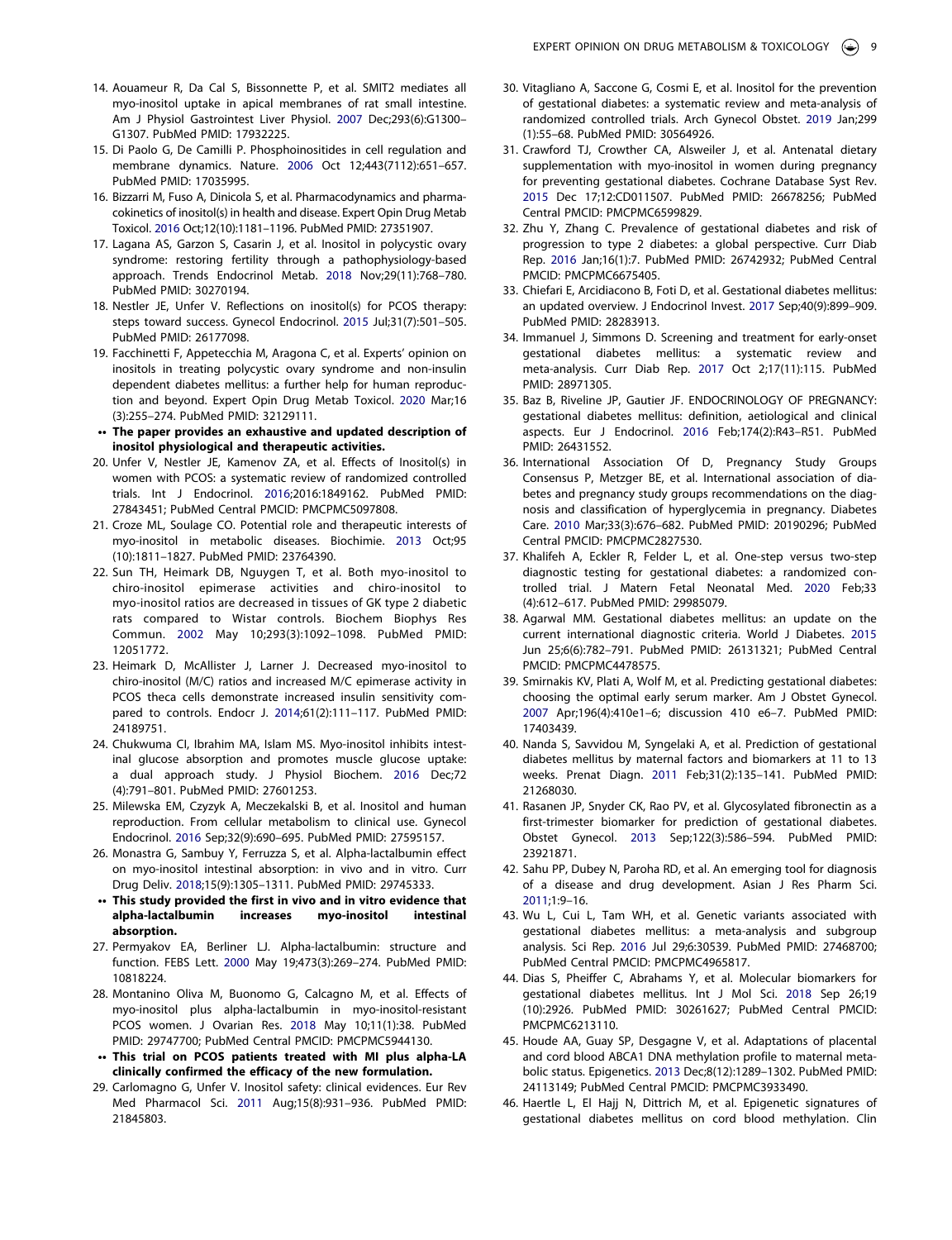Epigenetics. [2017;](#page-3-20)9:28. PubMed PMID: 28360945; PubMed Central PMCID: PMCPMC5368916.

- <span id="page-10-0"></span>47. Wang K, Yuan Y, Cho JH, et al. Comparing the MicroRNA spectrum between serum and plasma. PLoS One. [2012;](#page-3-21)7(7):e41561. PubMed PMID: 22859996; PubMed Central PMCID: PMCPMC3409228.
- <span id="page-10-1"></span>48. Group HSCR. Hyperglycemia and adverse pregnancy outcome (HAPO) study: associations with neonatal anthropometrics. Diabetes. [2009](#page-4-0) Feb;58(2):453–459. PubMed PMID: 19011170; PubMed Central PMCID: PMCPMC2628620.
- <span id="page-10-2"></span>49. Shah BR, Sharifi F. Perinatal outcomes for untreated women with gestational diabetes by IADPSG criteria: a population-based study. BJOG. [2020](#page-4-1) Jan;127(1):116–122. PubMed PMID: 31553136.
- <span id="page-10-3"></span>50. Bellamy L, Casas JP, Hingorani AD, et al. Type 2 diabetes mellitus after gestational diabetes: a systematic review and meta-analysis. Lancet. [2009](#page-4-2) May 23;373(9677):1773–1779. PubMed PMID: 19465232.
- <span id="page-10-4"></span>51. Schwartz N, Nachum Z, Green MS. The prevalence of gestational diabetes mellitus recurrence–effect of ethnicity and parity: a metaanalysis. Am J Obstet Gynecol. [2015](#page-4-2) Sep;213(3):310–317. PubMed PMID: 25757637.
- <span id="page-10-5"></span>52. Herring SJ, Oken E. Obesity and diabetes in mothers and their children: can we stop the intergenerational cycle? Curr Diab Rep. [2011](#page-4-3) Feb;11(1):20–27. PubMed PMID: 20963519; PubMed Central PMCID: PMCPMC3191112.
- <span id="page-10-6"></span>53. Battista MC, Hivert MF, Duval K, et al. Intergenerational cycle of obesity and diabetes: how can we reduce the burdens of these conditions on the health of future generations? Exp Diabetes Res. [2011](#page-4-3);2011:596060. PubMed PMID: 22110473; PubMed Central PMCID: PMCPMC3205776.
- <span id="page-10-7"></span>54. Lowe WL Jr., Scholtens DM, Kuang A, et al. Hyperglycemia and adverse pregnancy outcome follow-up study (HAPO FUS): maternal gestational diabetes mellitus and childhood glucose metabolism. Diabetes Care. [2019](#page-4-4) Mar;42(3):372–380. PubMed PMID: 30655380; PubMed Central PMCID: PMCPMC6385693.
- <span id="page-10-8"></span>55. International Weight Management in Pregnancy Collaborative G. Effect of diet and physical activity based interventions in pregnancy on gestational weight gain and pregnancy outcomes: meta-analysis of individual participant data from randomised trials. BMJ. [2017](#page-4-5) Jul 19;358:j3119. [PubMed PMID: 28724518; PubMed Central PMCID:](http://PubMed%A0PMID:%A028724518;%A0PubMed%A0Central%A0PMCID:%A0PMCPMC6887834%A0at%A0www.icmje.org/coi_disclosure.pdf%A0and%A0declare:%A0no%A0support%A0from%A0any%A0organisation%A0for%A0the%A0submitted%A0work.%A0HH%A0reports%A0grants%A0from%A0the%A0German%A0Ministry%A0of%A0Education%A0and%A0Research,%A0the%A0Bavarian%A0Ministry%A0of%A0Agriculture%A0and%A0Nutrition,%A0the%A0Bavarian%A0Ministry%A0of%A0Health,%A0the%A0Helmholtz%A0Center%A0Munich,%A0the%A0Else%A0Kroner-Fresenius%A0Foundation,%A0AOK%A0Bavaria,%A0Amway,%A0and%A0the%A0German%A0Research%A0Foundation%A0outside%A0the%A0submitted%A0work.%A0BWJM%A0reports%A0funding%A0from%A0ObsEva%A0during%A0the%A0conduct%A0of%A0the%A0study)  PMCPMC6887834 at www.icmje.org/coi\_disclosure.pdf and declare: [no support from any organisation for the submitted work. HH reports](http://PubMed%A0PMID:%A028724518;%A0PubMed%A0Central%A0PMCID:%A0PMCPMC6887834%A0at%A0www.icmje.org/coi_disclosure.pdf%A0and%A0declare:%A0no%A0support%A0from%A0any%A0organisation%A0for%A0the%A0submitted%A0work.%A0HH%A0reports%A0grants%A0from%A0the%A0German%A0Ministry%A0of%A0Education%A0and%A0Research,%A0the%A0Bavarian%A0Ministry%A0of%A0Agriculture%A0and%A0Nutrition,%A0the%A0Bavarian%A0Ministry%A0of%A0Health,%A0the%A0Helmholtz%A0Center%A0Munich,%A0the%A0Else%A0Kroner-Fresenius%A0Foundation,%A0AOK%A0Bavaria,%A0Amway,%A0and%A0the%A0German%A0Research%A0Foundation%A0outside%A0the%A0submitted%A0work.%A0BWJM%A0reports%A0funding%A0from%A0ObsEva%A0during%A0the%A0conduct%A0of%A0the%A0study)  [grants from the German Ministry of Education and Research, the](http://PubMed%A0PMID:%A028724518;%A0PubMed%A0Central%A0PMCID:%A0PMCPMC6887834%A0at%A0www.icmje.org/coi_disclosure.pdf%A0and%A0declare:%A0no%A0support%A0from%A0any%A0organisation%A0for%A0the%A0submitted%A0work.%A0HH%A0reports%A0grants%A0from%A0the%A0German%A0Ministry%A0of%A0Education%A0and%A0Research,%A0the%A0Bavarian%A0Ministry%A0of%A0Agriculture%A0and%A0Nutrition,%A0the%A0Bavarian%A0Ministry%A0of%A0Health,%A0the%A0Helmholtz%A0Center%A0Munich,%A0the%A0Else%A0Kroner-Fresenius%A0Foundation,%A0AOK%A0Bavaria,%A0Amway,%A0and%A0the%A0German%A0Research%A0Foundation%A0outside%A0the%A0submitted%A0work.%A0BWJM%A0reports%A0funding%A0from%A0ObsEva%A0during%A0the%A0conduct%A0of%A0the%A0study)  [Bavarian Ministry of Agriculture and Nutrition, the Bavarian Ministry](http://PubMed%A0PMID:%A028724518;%A0PubMed%A0Central%A0PMCID:%A0PMCPMC6887834%A0at%A0www.icmje.org/coi_disclosure.pdf%A0and%A0declare:%A0no%A0support%A0from%A0any%A0organisation%A0for%A0the%A0submitted%A0work.%A0HH%A0reports%A0grants%A0from%A0the%A0German%A0Ministry%A0of%A0Education%A0and%A0Research,%A0the%A0Bavarian%A0Ministry%A0of%A0Agriculture%A0and%A0Nutrition,%A0the%A0Bavarian%A0Ministry%A0of%A0Health,%A0the%A0Helmholtz%A0Center%A0Munich,%A0the%A0Else%A0Kroner-Fresenius%A0Foundation,%A0AOK%A0Bavaria,%A0Amway,%A0and%A0the%A0German%A0Research%A0Foundation%A0outside%A0the%A0submitted%A0work.%A0BWJM%A0reports%A0funding%A0from%A0ObsEva%A0during%A0the%A0conduct%A0of%A0the%A0study)  [of Health, the Helmholtz Center Munich, the Else Kroner-Fresenius](http://PubMed%A0PMID:%A028724518;%A0PubMed%A0Central%A0PMCID:%A0PMCPMC6887834%A0at%A0www.icmje.org/coi_disclosure.pdf%A0and%A0declare:%A0no%A0support%A0from%A0any%A0organisation%A0for%A0the%A0submitted%A0work.%A0HH%A0reports%A0grants%A0from%A0the%A0German%A0Ministry%A0of%A0Education%A0and%A0Research,%A0the%A0Bavarian%A0Ministry%A0of%A0Agriculture%A0and%A0Nutrition,%A0the%A0Bavarian%A0Ministry%A0of%A0Health,%A0the%A0Helmholtz%A0Center%A0Munich,%A0the%A0Else%A0Kroner-Fresenius%A0Foundation,%A0AOK%A0Bavaria,%A0Amway,%A0and%A0the%A0German%A0Research%A0Foundation%A0outside%A0the%A0submitted%A0work.%A0BWJM%A0reports%A0funding%A0from%A0ObsEva%A0during%A0the%A0conduct%A0of%A0the%A0study)  [Foundation, AOK Bavaria, Amway, and the German Research](http://PubMed%A0PMID:%A028724518;%A0PubMed%A0Central%A0PMCID:%A0PMCPMC6887834%A0at%A0www.icmje.org/coi_disclosure.pdf%A0and%A0declare:%A0no%A0support%A0from%A0any%A0organisation%A0for%A0the%A0submitted%A0work.%A0HH%A0reports%A0grants%A0from%A0the%A0German%A0Ministry%A0of%A0Education%A0and%A0Research,%A0the%A0Bavarian%A0Ministry%A0of%A0Agriculture%A0and%A0Nutrition,%A0the%A0Bavarian%A0Ministry%A0of%A0Health,%A0the%A0Helmholtz%A0Center%A0Munich,%A0the%A0Else%A0Kroner-Fresenius%A0Foundation,%A0AOK%A0Bavaria,%A0Amway,%A0and%A0the%A0German%A0Research%A0Foundation%A0outside%A0the%A0submitted%A0work.%A0BWJM%A0reports%A0funding%A0from%A0ObsEva%A0during%A0the%A0conduct%A0of%A0the%A0study)  [Foundation outside the submitted work. BWJM reports funding from](http://PubMed%A0PMID:%A028724518;%A0PubMed%A0Central%A0PMCID:%A0PMCPMC6887834%A0at%A0www.icmje.org/coi_disclosure.pdf%A0and%A0declare:%A0no%A0support%A0from%A0any%A0organisation%A0for%A0the%A0submitted%A0work.%A0HH%A0reports%A0grants%A0from%A0the%A0German%A0Ministry%A0of%A0Education%A0and%A0Research,%A0the%A0Bavarian%A0Ministry%A0of%A0Agriculture%A0and%A0Nutrition,%A0the%A0Bavarian%A0Ministry%A0of%A0Health,%A0the%A0Helmholtz%A0Center%A0Munich,%A0the%A0Else%A0Kroner-Fresenius%A0Foundation,%A0AOK%A0Bavaria,%A0Amway,%A0and%A0the%A0German%A0Research%A0Foundation%A0outside%A0the%A0submitted%A0work.%A0BWJM%A0reports%A0funding%A0from%A0ObsEva%A0during%A0the%A0conduct%A0of%A0the%A0study)  [ObsEva during the conduct of the study](http://PubMed%A0PMID:%A028724518;%A0PubMed%A0Central%A0PMCID:%A0PMCPMC6887834%A0at%A0www.icmje.org/coi_disclosure.pdf%A0and%A0declare:%A0no%A0support%A0from%A0any%A0organisation%A0for%A0the%A0submitted%A0work.%A0HH%A0reports%A0grants%A0from%A0the%A0German%A0Ministry%A0of%A0Education%A0and%A0Research,%A0the%A0Bavarian%A0Ministry%A0of%A0Agriculture%A0and%A0Nutrition,%A0the%A0Bavarian%A0Ministry%A0of%A0Health,%A0the%A0Helmholtz%A0Center%A0Munich,%A0the%A0Else%A0Kroner-Fresenius%A0Foundation,%A0AOK%A0Bavaria,%A0Amway,%A0and%A0the%A0German%A0Research%A0Foundation%A0outside%A0the%A0submitted%A0work.%A0BWJM%A0reports%A0funding%A0from%A0ObsEva%A0during%A0the%A0conduct%A0of%A0the%A0study).
- <span id="page-10-9"></span>56. Bruno R, Petrella E, Bertarini V, et al. Adherence to a lifestyle programme in overweight/obese pregnant women and effect on gestational diabetes mellitus: a randomized controlled trial. Matern Child Nutr. [2017](#page-4-6) Jul;13(3). PubMed PMID: 27647837; PubMed Central PMCID: PMCPMC6866030. DOI:[10.1111/mcn.12333.](https://doi.org/10.1111/mcn.12333)
- <span id="page-10-10"></span>57. Crowther CA, Hiller JE, Moss JR, et al. Effect of treatment of gestational diabetes mellitus on pregnancy outcomes. N Engl J Med. [2005](#page-4-7) Jun 16;352(24):2477–2486. PubMed PMID: 15951574.
- <span id="page-10-11"></span>58. Simeonova-Krstevska S, Bogoev M, Bogoeva K, et al. Maternal and neonatal outcomes in pregnant women with gestational diabetes mellitus treated with diet, metformin or insulin. Open Access Maced J Med Sci. [2018](#page-4-8) May 20;6(5):803–807. PubMed PMID: 29875849; PubMed Central PMCID: PMCPMC5985864.
- <span id="page-10-12"></span>59. Begum MR, Khanam NN, Quadir E, et al. Prevention of gestational diabetes mellitus by continuing metformin therapy throughout pregnancy in women with polycystic ovary syndrome. J Obstet Gynaecol Res. [2009](#page-4-9) Apr;35(2):282–286. PubMed PMID: 19708174.
- 60. Glueck CJ, Goldenberg N, Wang P, et al. Metformin during pregnancy reduces insulin, insulin resistance, insulin secretion, weight, testosterone and development of gestational diabetes: prospective longitudinal assessment of women with polycystic ovary syndrome

from preconception throughout pregnancy. Hum Reprod. 2004 Mar;19(3):510–521. PubMed PMID: 14998944.

- 61. Glueck CJ, Pranikoff J, Aregawi D, et al. Prevention of gestational diabetes by metformin plus diet in patients with polycystic ovary syndrome. Fertil Steril. 2008 Mar;89(3):625–634. PubMed PMID: 17678910.
- <span id="page-10-13"></span>62. Vanky E, Stridsklev S, Heimstad R, et al. Metformin versus placebo from first trimester to delivery in polycystic ovary syndrome: a randomized, controlled multicenter study. J Clin Endocrinol Metab. [2010](#page-4-10) Dec;95(12):E448–E455. PubMed PMID: 20926533.
- <span id="page-10-14"></span>63. Syngelaki A, Nicolaides KH, Balani J, et al. Metformin versus placebo in obese pregnant women without diabetes mellitus. N Engl J Med. [2016](#page-4-11) Feb 4;374(5):434–443. PubMed PMID: 26840133.
- <span id="page-10-15"></span>64. Chiswick C, Reynolds RM, Denison F, et al. Effect of metformin on maternal and fetal outcomes in obese pregnant women (EMPOWaR): a randomised, double-blind, placebo-controlled trial. Lancet Diabetes Endocrinol. [2015](#page-4-12) Oct;3(10):778–786. PubMed PMID: 26165398; PubMed Central PMCID: PMCPMC4673088.
- <span id="page-10-16"></span>65. Celentano C, Matarrelli B, Pavone G, et al. The influence of different inositol stereoisomers supplementation in pregnancy on maternal gestational diabetes mellitus and fetal outcomes in high-risk patients: a randomized controlled trial. J Matern Fetal Neonatal Med. [2020](#page-4-13) Mar;33(5):743–751. PubMed PMID: 30558466.
- **•• This paper demonstrated the largest benefit for women treated with myo-inositol (MI) alone compared to those who received MI plus D-chiro-inositol (DCI) or DCI alone.**
- <span id="page-10-17"></span>66. Garzon S, Lagana AS, Monastra G. Risk of reduced intestinal absorption of myo-inositol caused by D-chiro-inositol or by glucose transporter inhibitors. Expert Opin Drug Metab Toxicol. [2019](#page-4-14)  Aug 8:1–7 PubMed PMID: 31382802. DOI:[10.1080/](https://doi.org/10.1080/17425255.2019.1651839)  [17425255.2019.1651839.](https://doi.org/10.1080/17425255.2019.1651839)
- <span id="page-10-18"></span>67. Matarrelli B, Vitacolonna E, D'Angelo M, et al. Effect of dietary myo-inositol supplementation in pregnancy on the incidence of maternal gestational diabetes mellitus and fetal outcomes: a randomized controlled trial. J Matern Fetal Neonatal Med. [2013](#page-5-1) Jul;26(10):967–972. PubMed PMID: 23327487.
- <span id="page-10-19"></span>68. D'Anna R, Scilipoti A, Giordano D, et al. myo-Inositol supplementation and onset of gestational diabetes mellitus in pregnant women with a family history of type 2 diabetes: a prospective, randomized, placebo-controlled study. Diabetes Care. [2013](#page-5-2) Apr;36(4):854–857.<br>PubMed PMID: 23340885; PubMed Central PMCID: PubMed PMID: 23340885; PubMed Central PMCID: PMCPMC3609506.
- <span id="page-10-20"></span>69. Malvasi A, Casciaro F, Minervini MM, et al. Myo-inositol, D-chiroinositol, folic acid and manganese in second trimester of pregnancy: a preliminary investigation. Eur Rev Med Pharmacol Sci. [2014](#page-5-3);18(2):270–274. PubMed PMID: 24488919.
- <span id="page-10-21"></span>70. D'Anna R, Di Benedetto A, Scilipoti A, et al. Myo-inositol supplementation for prevention of gestational diabetes in obese pregnant women: a randomized controlled trial. Obstet Gynecol. [2015](#page-5-4) Aug;126(2):310–315. PubMed PMID: 26241420.
- <span id="page-10-22"></span>71. Santamaria A, Di Benedetto A, Petrella E, et al. Myo-inositol may prevent gestational diabetes onset in overweight women: a randomized, controlled trial. J Matern Fetal Neonatal Med. [2016](#page-5-5) Oct;29(19):3234–3237. PubMed PMID: 26698911.
- <span id="page-10-23"></span>72. Lubin V, Shojai R, Darmon P, et al. A pilot study of gestational diabetes mellitus not controlled by diet alone: first-line medical treatment with myoinositol may limit the need for insulin. Diabetes Metab. [2016](#page-5-6) Jun;42(3):192–195. PubMed PMID: 26948394.
- <span id="page-10-24"></span>73. Farren M, Daly N, McKeating A, et al. The prevention of gestational diabetes mellitus with antenatal oral inositol supplementation: a randomized controlled trial. Diabetes Care. [2017](#page-5-7) Jun;40 (6):759–763. PubMed PMID: 28325784.
- <span id="page-10-25"></span>74. Fraticelli F, Celentano C, Zecca IA, et al. Effect of inositol stereoisomers at different dosages in gestational diabetes: an open-label, parallel, randomized controlled trial. Acta Diabetol. [2018](#page-5-8) Aug;55 (8):805–812. PubMed PMID: 29774465.
- <span id="page-10-26"></span>75. Pintaudi B, Di Vieste G, Corrado F, et al. Effects of myo-inositol on glucose variability in women with gestational diabetes. Eur Rev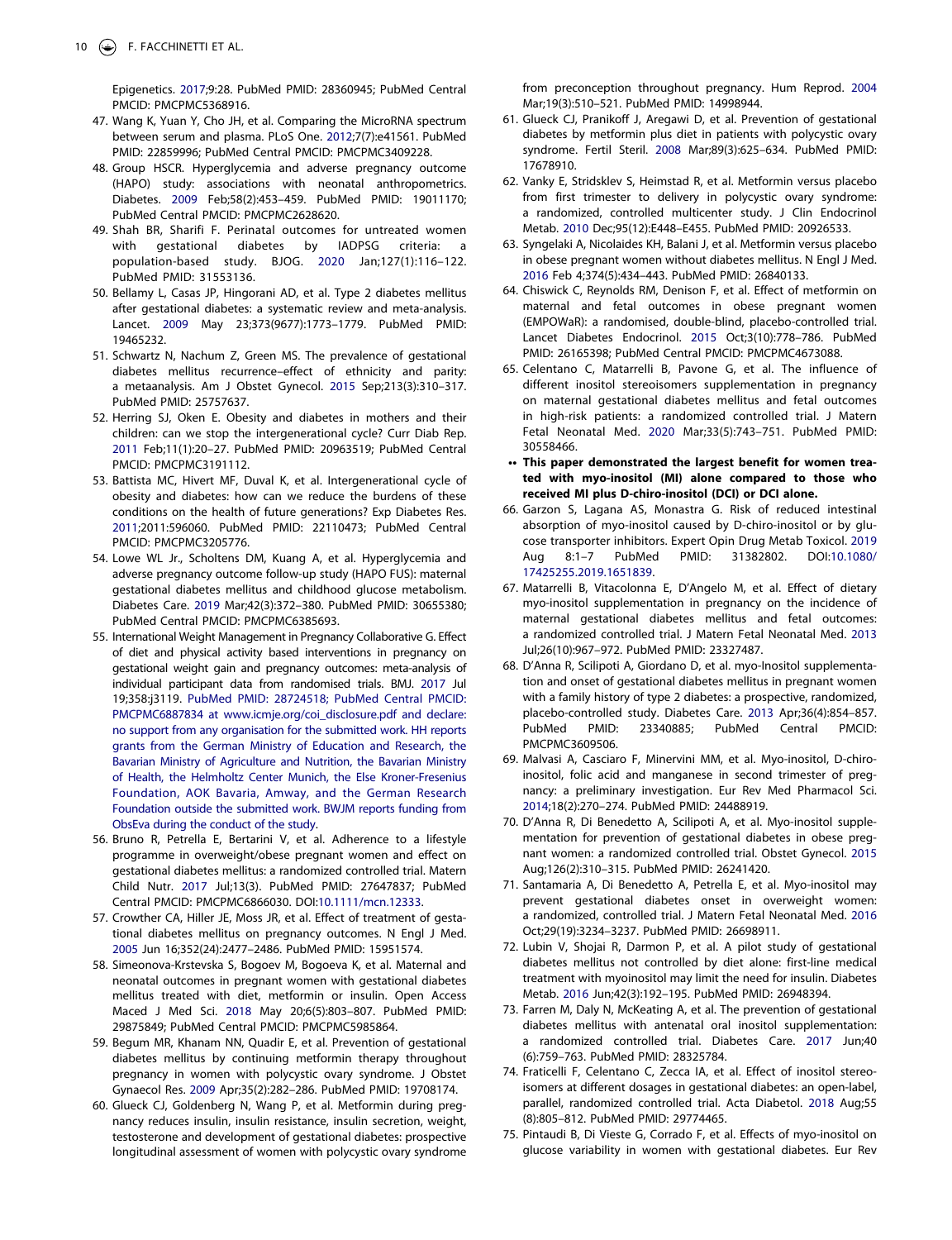Med Pharmacol Sci. [2018](#page-5-9) Oct;22(19):6567–6572. PubMed PMID: 30338829.

- <span id="page-11-0"></span>76. Santamaria A, Alibrandi A, Di Benedetto A, et al. Clinical and metabolic outcomes in pregnant women at risk for gestational diabetes mellitus supplemented with myo-inositol: a secondary analysis from 3 RCTs. Am J Obstet Gynecol. [2018](#page-4-15) Sep;219(3):300e1–300e6. PubMed PMID: 29859136.
- <span id="page-11-1"></span>77. Facchinetti F, Vijai V, Petrella E, et al. Food glycemic index changes in overweight/obese pregnant women enrolled in a lifestyle program: a randomized controlled trial. AJOG MFM. [2019](#page-4-16);1(3):100030.
- <span id="page-11-2"></span>78. D'Anna R, Di Benedetto V, Rizzo P, et al. Myo-inositol may prevent gestational diabetes in PCOS women. Gynecol Endocrinol. [2012](#page-5-10)  Jun;28(6):440–442. PubMed PMID: 22122627.
- <span id="page-11-3"></span>79. Ferrari F, Facchinetti F, Ontiveros AE, et al. The effect of combined inositol supplementation on maternal metabolic profile in pregnancies complicated by metabolic syndrome and obesity. Am J Obstet Gynecol. [2016](#page-5-11) Oct;215(4):503e1–8. PubMed PMID: 27255472.
- <span id="page-11-4"></span>80. Longo M, Alrais M, Tamayo EH, et al. Vascular and metabolic profiles in offspring born to pregnant mice with metabolic syndrome treated with inositols. Am J Obstet Gynecol. [2019](#page-5-12) Mar;220 (3):279e1–279e9. PubMed PMID: 30521799.
- <span id="page-11-5"></span>81. Copp AJ, Stanier P, Greene ND. Neural tube defects: recent advances, unsolved questions, and controversies. Lancet Neurol. [2013](#page-5-13) Aug;12(8):799–810. PubMed PMID: 23790957; PubMed Central PMCID: PMCPMC4023229.
- **•• This paper reports some critical issues on the neural tube defects.**
- <span id="page-11-6"></span>82. Kirke PN, Molloy AM, Daly LE, et al. Maternal plasma folate and vitamin B12 are independent risk factors for neural tube defects. Q J Med. [1993](#page-5-14) Nov;86(11):703–708. PubMed PMID: 8265769.
- <span id="page-11-7"></span>83. MRC Vitamin Study Research Group. Prevention of neural tube defects: results of the medical research council vitamin study. Lancet. [1991](#page-5-15) Jul 20;338(8760):131–137. PubMed PMID: 1677062.
- <span id="page-11-8"></span>84. Oakley GP Jr., Bell KN, Weber MB. Recommendations for accelerating global action to prevent folic acid-preventable birth defects and other folate-deficiency diseases: meeting of experts on preventing folic acid-preventable neural tube defects. Birth Defects Res A Clin Mol Teratol. [2004](#page-5-16) Nov;70(11):835–837. PubMed PMID: 15390317.
- <span id="page-11-9"></span>85. Kancherla V, Wagh K, Johnson Q, et al. A 2017 global update on folic acid-preventable spina bifida and anencephaly. Birth Defects Res. [2018](#page-5-17) Aug 15;110(14):1139–1147. PubMed PMID: 30070772.
- <span id="page-11-10"></span>86. Rasmussen SA, Chu SY, Kim SY, et al. Maternal obesity and risk of neural tube defects: a metaanalysis. Am J Obstet Gynecol. [2008](#page-5-18)  Jun;198(6):611–619. PubMed PMID: 18538144.
- <span id="page-11-11"></span>87. Kucera J. Rate and type of congenital anomalies among offspring of diabetic women. J Reprod Med. [1971](#page-5-18) Aug;7(2):73–82. PubMed PMID: 5095696.
- <span id="page-11-12"></span>88. Eriksson UJ, Naeser P, Brolin SE. Increased accumulation of sorbitol in offspring of manifest diabetic rats. Diabetes. [1986](#page-6-0) Dec;35 (12):1356–1363. PubMed PMID: 3770312.
- 89. Eriksson UJ, Brolin SE, Naeser P. Influence of sorbitol accumulation on growth and development of embryos cultured in elevated levels of glucose and fructose. Diabetes Res. 1989 May;11 (1):27–32. PubMed PMID: 2515932.
- <span id="page-11-24"></span>90. Hod M, Star S, Passonneau JV, et al. Effect of hyperglycemia on sorbitol and myo-inositol content of cultured rat conceptus: failure of aldose reductase inhibitors to modify myo-inositol depletion and dysmorphogenesis. Biochem Biophys Res Commun. [1986](#page-6-1) Nov 14;140(3):974–980. PubMed PMID: 3096334.
- <span id="page-11-13"></span>91. Hod M, Star S, Passonneau J, et al. Glucose-induced dysmorphogenesis in the cultured rat conceptus: prevention by supplementation with myo-inositol. Isr J Med Sci. [1990](#page-6-2) Oct;26(10):541–544. PubMed PMID: 2249926.
- <span id="page-11-14"></span>92. Zabihi S, Loeken MR. Understanding diabetic teratogenesis: where are we now and where are we going? Birth Defects Res A Clin Mol Teratol. [2010](#page-6-2) Oct;88(10):779–790. PubMed PMID: 20706996; PubMed Central PMCID: PMCPMC5070114.
- <span id="page-11-15"></span>93. Cockroft DL, Coppola PT. Teratogenic effects of excess glucose on head-fold rat embryos in culture. Teratology. [1977](#page-6-3) Oct;16 (2):141–146. PubMed PMID: 412267.
- <span id="page-11-16"></span>94. Hunter ES 3rd, Sadler TW. D-(-)-beta-hydroxybutyrate-induced effects on mouse embryos in vitro. Teratology. [1987](#page-6-4) Oct;36 (2):259–264. PubMed PMID: 3424210.
- <span id="page-11-17"></span>95. Reece EA, Wu YK. Prevention of diabetic embryopathy in offspring of diabetic rats with use of a cocktail of deficient substrates and an antioxidant. Am J Obstet Gynecol. [1997](#page-6-5) Apr;176(4):790–7;discussion 797–8. PubMed PMID: 9125602.
- <span id="page-11-18"></span>96. Zhong J, Xu C, Gabbay-Benziv R, et al. Superoxide dismutase 2 overexpression alleviates maternal diabetes-induced neural tube defects, restores mitochondrial function and suppresses cellular stress in diabetic embryopathy. Free Radic Biol Med. [2016](#page-6-5) Jul;96:234–244. PubMed PMID: 27130031; PubMed Central PMCID: PMCPMC4912469.
- <span id="page-11-19"></span>97. Greene ND, Massa V, Copp AJ. Understanding the causes and prevention of neural tube defects: insights from the splotch mouse model. Birth Defects Res A Clin Mol Teratol. [2009](#page-6-6) Apr;85 (4):322–330. PubMed PMID: 19180568.
- <span id="page-11-20"></span>98. Fine EL, Horal M, Chang TI, et al. Evidence that elevated glucose causes altered gene expression, apoptosis, and neural tube defects in a mouse model of diabetic pregnancy. Diabetes. [1999](#page-6-7) Dec;48 (12):2454–2462. PubMed PMID: 10580436.
- <span id="page-11-21"></span>99. Hendricks KA, Nuno OM, Suarez L, et al. Effects of hyperinsulinemia and obesity on risk of neural tube defects among Mexican Americans. Epidemiology. [2001](#page-6-8) Nov;12(6):630–635. PubMed PMID: 11679789.
- <span id="page-11-22"></span>100. Shaw GM, Quach T, Nelson V, et al. Neural tube defects associated with maternal periconceptional dietary intake of simple sugars and glycemic index. Am J Clin Nutr. [2003](#page-6-9) Nov;78(5):972–978. PubMed PMID: 14594784.
- 101. Yazdy MM, Liu S, Mitchell AA, et al. Maternal dietary glycemic intake and the risk of neural tube defects. Am J Epidemiol. 2010 Feb 15;171(4):407–414. PubMed PMID: 20042435; PubMed Central PMCID: PMCPMC2842193.
- 102. Ray JG, Thompson MD, Vermeulen MJ, et al. Metabolic syndrome features and risk of neural tube defects. BMC Pregnancy Childbirth. 2007 Sep 19;7:21. PubMed PMID: 17880716; PubMed Central PMCID: PMCPMC2039731.
- <span id="page-11-23"></span>103. Greene DA. Sorbitol, myo-inositol and sodium-potassium ATPase in diabetic peripheral nerve. Drugs. [1986;](#page-6-10)32(Suppl 2):6–14. PubMed PMID: 3024950.
- <span id="page-11-25"></span>104. Cockroft DL, Brook FA, Copp AJ. Inositol deficiency increases the susceptibility to neural tube defects of genetically predisposed (curly tail) mouse embryos in vitro. Teratology. [1992](#page-6-11) Feb;45 (2):223–232. PubMed PMID: 1615432.
- **•• The first in vitro demonstration of the correlation between inositol deficiency and neural tube defects.**
- <span id="page-11-26"></span>105. Baker L, Piddington R, Goldman A, et al. Myo-inositol and prostaglandins reverse the glucose inhibition of neural tube fusion in cultured mouse embryos. Diabetologia. [1990](#page-6-12) Oct;33(10):593–596. PubMed PMID: 2257996.
- <span id="page-11-27"></span>106. Khandelwal M, Reece EA, Wu YK, et al. Dietary myo-inositol therapy in hyperglycemia-induced embryopathy. Teratology. [1998](#page-6-12) Feb;57 (2):79–84. PubMed PMID: 9562680.
- <span id="page-11-28"></span>107. Greene ND, Copp AJ. Inositol prevents folate-resistant neural tube defects in the mouse. Nat Med. [1997](#page-6-13) Jan;3(1):60–66. PubMed PMID: 8986742.
- <span id="page-11-29"></span>108. Gustavsson P, Copp AJ, Greene ND. Grainyhead genes and mammalian neural tube closure. Birth Defects Res A Clin Mol Teratol. [2008](#page-6-14) Oct;82(10):728–735. PubMed PMID: 18683893.
- <span id="page-11-30"></span>109. De Castro SC, Malhas A, Leung KY, et al. Lamin b1 polymorphism influences morphology of the nuclear envelope, cell cycle progression, and risk of neural tube defects in mice. PLoS Genet. [2012;](#page-6-14)8 (11):e1003059. PubMed PMID: 23166514; PubMed Central PMCID: PMCPMC3499363.
- <span id="page-11-31"></span>110. Cogram P, Tesh S, Tesh J, et al. D-chiro-inositol is more effective than myo-inositol in preventing folate-resistant mouse neural tube defects. Hum Reprod. [2002](#page-6-15) Sep;17(9):2451–2458. PubMed PMID: 12202440.